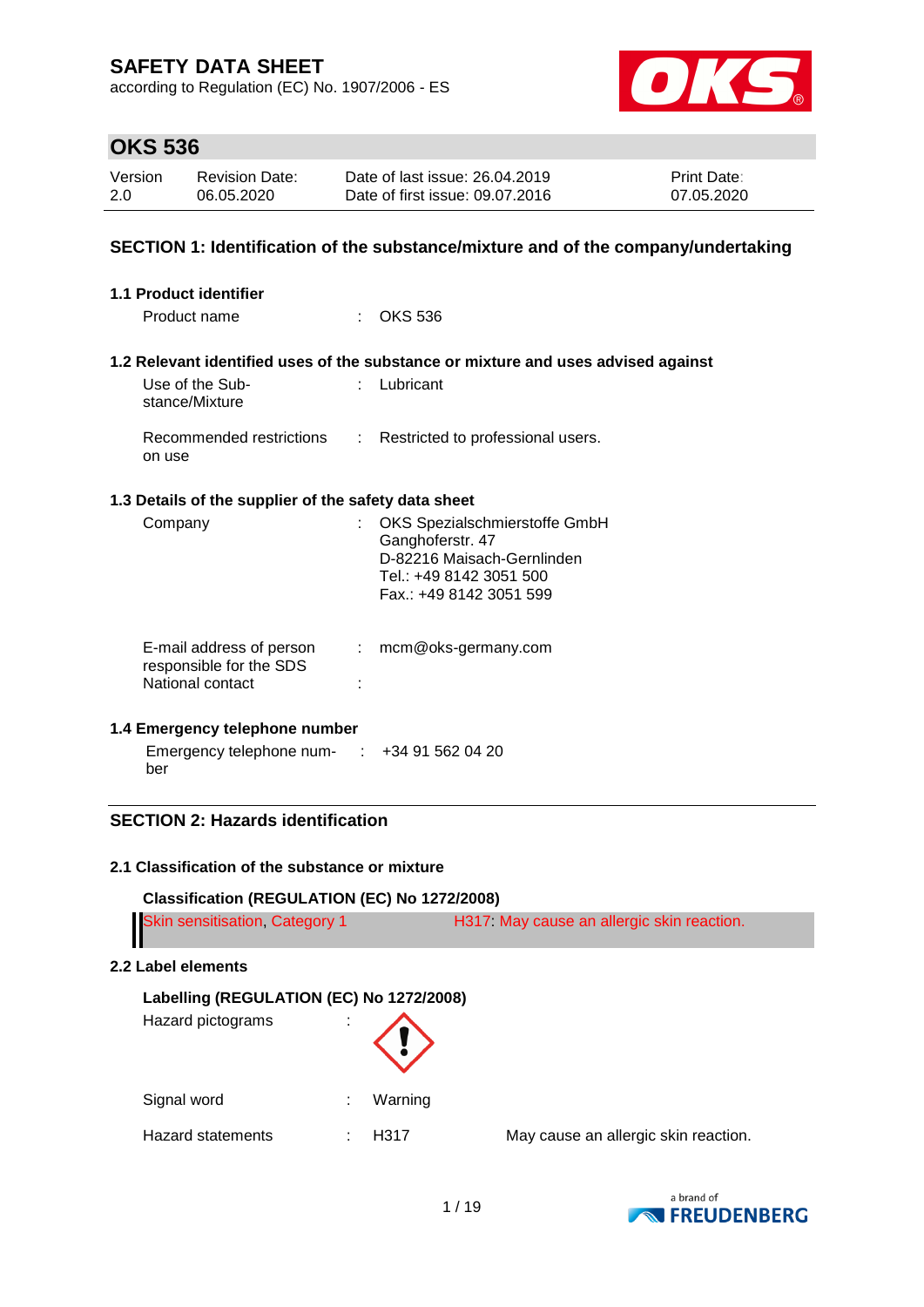according to Regulation (EC) No. 1907/2006 - ES



# **OKS 536**

| Version<br>2.0 | <b>Revision Date:</b><br>06.05.2020 | Date of last issue: 26.04.2019<br>Date of first issue: 09.07.2016          |                                                                                                       | Print Date:<br>07.05.2020 |
|----------------|-------------------------------------|----------------------------------------------------------------------------|-------------------------------------------------------------------------------------------------------|---------------------------|
|                | Precautionary statements            | $\mathbf{r}$<br><b>Prevention:</b><br>P <sub>261</sub><br>P <sub>272</sub> | Avoid breathing vapours.<br>Contaminated work clothing should not be<br>allowed out of the workplace. |                           |
|                |                                     | P <sub>280</sub>                                                           | Wear protective gloves.                                                                               |                           |
|                |                                     | Response:                                                                  |                                                                                                       |                           |
|                |                                     | $P302 + P352$                                                              | IF ON SKIN: Wash with plenty of soap and<br>water.                                                    |                           |
|                |                                     | $P333 + P313$                                                              | If skin irritation or rash occurs: Get medical<br>advice/attention.                                   |                           |
|                |                                     | P362 + P364                                                                | Take off contaminated clothing and wash it<br>before reuse.                                           |                           |

Hazardous components which must be listed on the label: 2-methylisothiazol-3(2H)-one

#### **2.3 Other hazards**

This substance/mixture contains no components considered to be either persistent, bioaccumulative and toxic (PBT), or very persistent and very bioaccumulative (vPvB) at levels of 0.1% or higher.

## **SECTION 3: Composition/information on ingredients**

#### **3.2 Mixtures**

| Chemical nature | : Aqueous solution      |
|-----------------|-------------------------|
|                 | graphite                |
|                 | inorganic binding agent |

#### **Components**

| Chemical name                         | CAS-No.<br>EC-No.<br>Index-No.<br><b>Registration number</b> | Classification                                                                                                                | Concentration<br>limits<br>M-Factor<br><b>Notes</b> | Concentration<br>(% w/w)    |
|---------------------------------------|--------------------------------------------------------------|-------------------------------------------------------------------------------------------------------------------------------|-----------------------------------------------------|-----------------------------|
| dodecylguanidine<br>monohydrochloride | 13590-97-1<br>237-030-0                                      | Acute Tox.4; H302<br>Acute Tox.2; H330   M-Factor: 10/<br>Skin Corr.1B;<br>H314<br>Eye Dam.1; H318<br>Aquatic Acute1;<br>H400 |                                                     | $\ge$ = 0,0025 - <<br>0,025 |
| 2-methylisothiazol-<br>$3(2H)$ -one   | 2682-20-4<br>220-239-6<br>613-326-00-9                       | Acute Tox.3; H301<br>Acute Tox.2; H330   Skin Sens.1A,<br>Acute Tox.3; H311<br>Skin Corr.1B;<br>H314<br>Eye Dam.1; H318       | $\geq 0.0015$ %<br><b>H317</b>                      | $>= 0,0025 - 5$<br>0,025    |

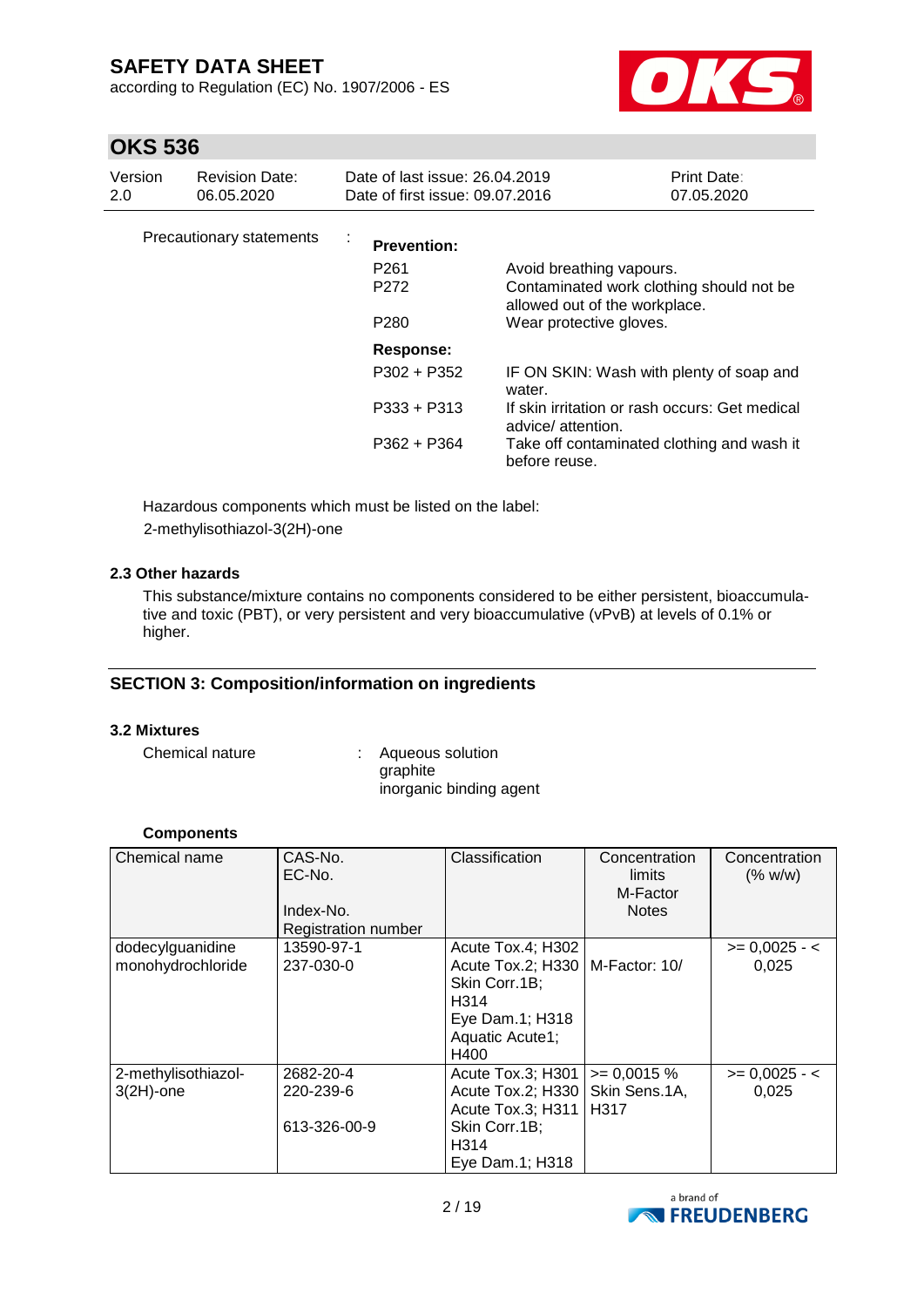according to Regulation (EC) No. 1907/2006 - ES



# **OKS 536**

| Version<br>2.0 | <b>Revision Date:</b><br>06.05.2020                      |                                                                                                    | Date of last issue: 26.04.2019<br>Date of first issue: 09.07.2016                                      | <b>Print Date:</b> | 07.05.2020    |
|----------------|----------------------------------------------------------|----------------------------------------------------------------------------------------------------|--------------------------------------------------------------------------------------------------------|--------------------|---------------|
|                |                                                          |                                                                                                    | Skin Sens.1A;<br>H317<br><b>STOT SE3; H335</b><br>Aquatic Acute1;<br>H400<br>Aquatic Chronic1;<br>H410 | M-Factor: 10/1     |               |
|                |                                                          | Substances with a workplace exposure limit :                                                       |                                                                                                        |                    |               |
| Graphite       |                                                          | 7782-42-5<br>231-955-3<br>01-2119486977-12-<br><b>XXXX</b>                                         | Not classified                                                                                         |                    | $>= 20 - 30$  |
| <u>в. на п</u> | 2,2',2"-nitrilotriethanol<br>and the company of the com- | 102-71-6<br>203-049-8<br>01-2119486482-31-<br><b>XXXX</b><br>and the first control of the state of | Not classified                                                                                         |                    | $>= 1 - < 10$ |

For explanation of abbreviations see section 16.

## **SECTION 4: First aid measures**

#### **4.1 Description of first aid measures**

| If inhaled              | Remove person to fresh air. If signs/symptoms continue, get<br>medical attention.<br>Keep patient warm and at rest.<br>If unconscious, place in recovery position and seek medical<br>advice.<br>Keep respiratory tract clear.<br>If breathing is irregular or stopped, administer artificial respira-<br>tion. |
|-------------------------|-----------------------------------------------------------------------------------------------------------------------------------------------------------------------------------------------------------------------------------------------------------------------------------------------------------------|
| In case of skin contact | : Take off all contaminated clothing immediately.<br>Wash off immediately with soap and plenty of water.<br>Get medical attention immediately if irritation develops and<br>persists.<br>Wash clothing before reuse.<br>Thoroughly clean shoes before reuse.                                                    |
| In case of eye contact  | : Rinse immediately with plenty of water, also under the eyelids,<br>for at least 10 minutes.<br>If eye irritation persists, consult a specialist.                                                                                                                                                              |
| If swallowed            | Move the victim to fresh air.<br>If unconscious, place in recovery position and seek medical<br>advice.<br>Keep respiratory tract clear.<br>Do NOT induce vomiting.<br>Rinse mouth with water.                                                                                                                  |

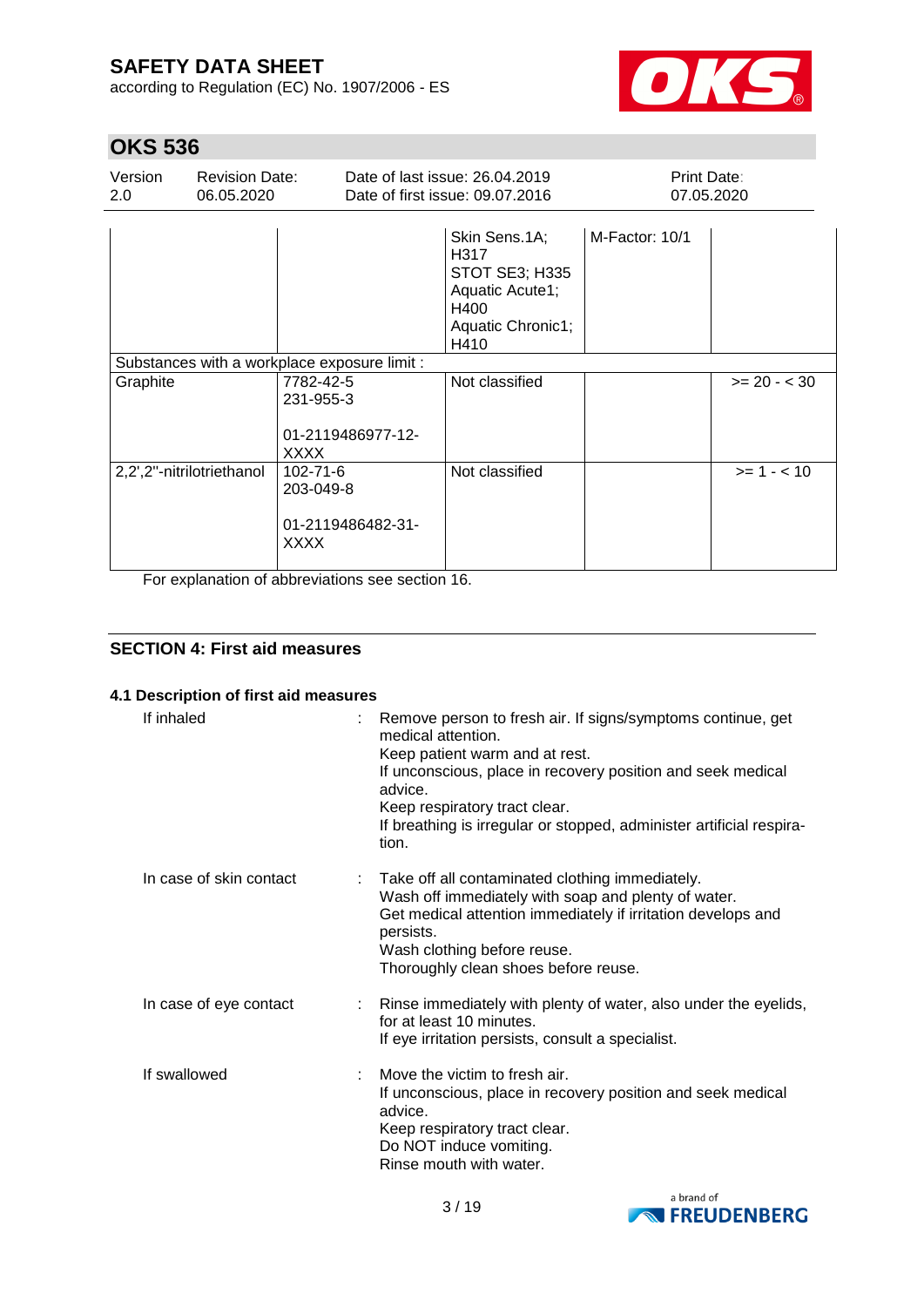according to Regulation (EC) No. 1907/2006 - ES



# **OKS 536**

| UNJ 330        |                                                           |  |                                                                                                                                                                         |                           |  |
|----------------|-----------------------------------------------------------|--|-------------------------------------------------------------------------------------------------------------------------------------------------------------------------|---------------------------|--|
| Version<br>2.0 | <b>Revision Date:</b><br>06.05.2020                       |  | Date of last issue: 26.04.2019<br>Date of first issue: 09.07.2016                                                                                                       | Print Date:<br>07.05.2020 |  |
|                |                                                           |  | Never give anything by mouth to an unconscious person.                                                                                                                  |                           |  |
|                |                                                           |  | 4.2 Most important symptoms and effects, both acute and delayed                                                                                                         |                           |  |
|                | Symptoms                                                  |  | Allergic appearance                                                                                                                                                     |                           |  |
| <b>Risks</b>   |                                                           |  | May cause an allergic skin reaction.                                                                                                                                    |                           |  |
|                |                                                           |  | 4.3 Indication of any immediate medical attention and special treatment needed                                                                                          |                           |  |
|                | Treatment                                                 |  | The first aid procedure should be established in consultation<br>with the doctor responsible for industrial medicine.                                                   |                           |  |
|                | <b>SECTION 5: Firefighting measures</b>                   |  |                                                                                                                                                                         |                           |  |
|                | 5.1 Extinguishing media                                   |  |                                                                                                                                                                         |                           |  |
|                | Suitable extinguishing media                              |  | Use water spray, alcohol-resistant foam, dry chemical or car-<br>bon dioxide.                                                                                           |                           |  |
| media          | Unsuitable extinguishing                                  |  | High volume water jet                                                                                                                                                   |                           |  |
|                | 5.2 Special hazards arising from the substance or mixture |  |                                                                                                                                                                         |                           |  |
|                | Specific hazards during fire-<br>fighting                 |  | Fire may cause evolution of:<br>Carbon oxides<br>Nitrogen oxides (NOx)                                                                                                  |                           |  |
|                | 5.3 Advice for firefighters                               |  |                                                                                                                                                                         |                           |  |
|                | Special protective equipment<br>for firefighters          |  | In the event of fire, wear self-contained breathing apparatus.<br>Use personal protective equipment. Exposure to decomposi-<br>tion products may be a hazard to health. |                           |  |

# **SECTION 6: Accidental release measures**

#### **6.1 Personal precautions, protective equipment and emergency procedures**

Further information : Standard procedure for chemical fires.

| Personal precautions | : Evacuate personnel to safe areas.                      |
|----------------------|----------------------------------------------------------|
|                      | Use personal protective equipment.                       |
|                      | Ensure adequate ventilation.                             |
|                      | Do not breathe vapours or spray mist.                    |
|                      | Refer to protective measures listed in sections 7 and 8. |
|                      |                                                          |

#### **6.2 Environmental precautions**

| Environmental precautions | Try to prevent the material from entering drains or water |
|---------------------------|-----------------------------------------------------------|
|                           | courses.                                                  |

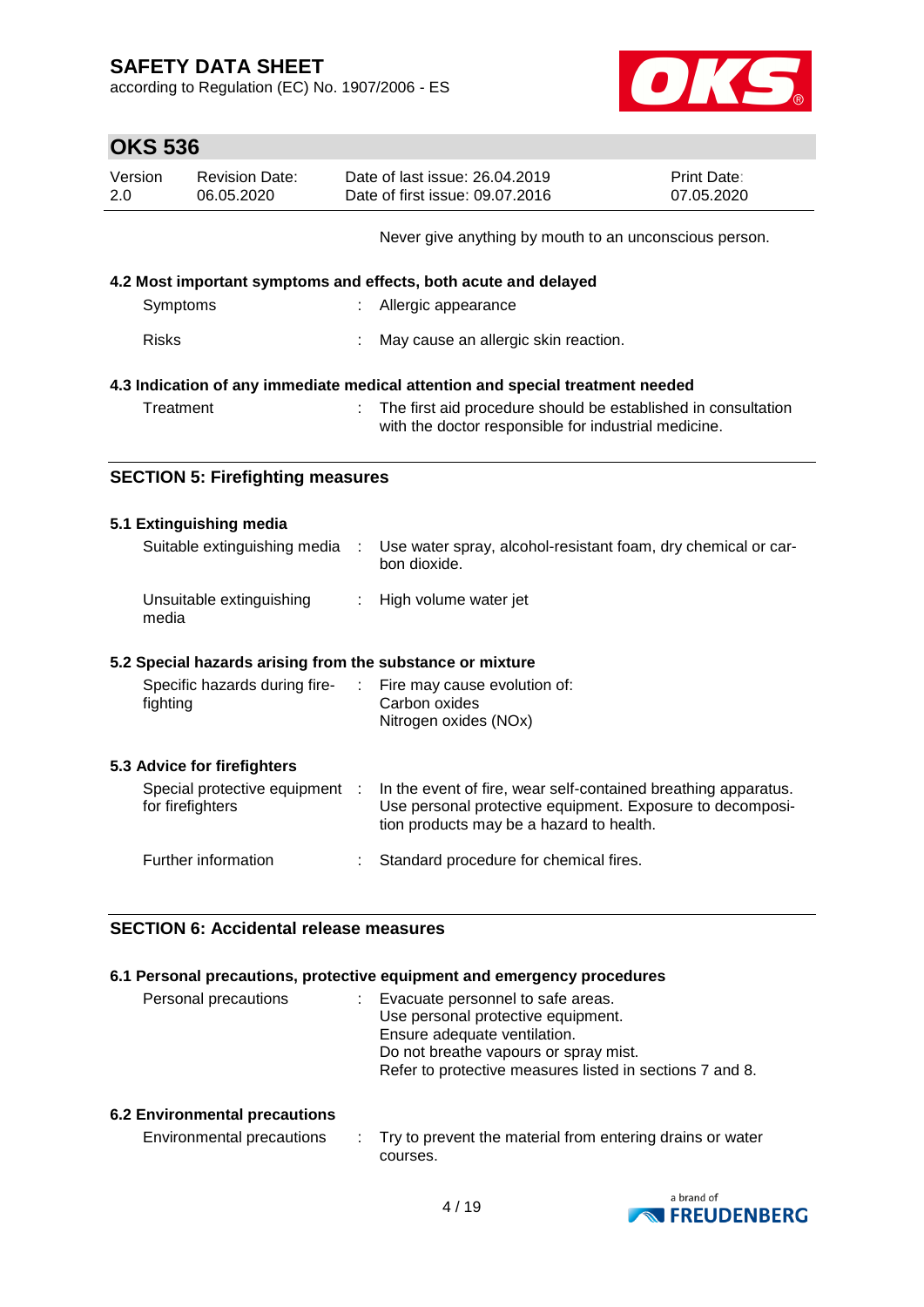according to Regulation (EC) No. 1907/2006 - ES



| Version<br>2.0 | <b>Revision Date:</b><br>06.05.2020                      | Date of last issue: 26,04,2019<br>Date of first issue: 09.07.2016 |                                                                                                                                                                                                                                              | <b>Print Date:</b><br>07.05.2020 |  |  |  |
|----------------|----------------------------------------------------------|-------------------------------------------------------------------|----------------------------------------------------------------------------------------------------------------------------------------------------------------------------------------------------------------------------------------------|----------------------------------|--|--|--|
|                |                                                          | cannot be contained.                                              | Prevent further leakage or spillage if safe to do so.<br>Local authorities should be advised if significant spillages                                                                                                                        |                                  |  |  |  |
|                | 6.3 Methods and material for containment and cleaning up |                                                                   |                                                                                                                                                                                                                                              |                                  |  |  |  |
|                | Methods for cleaning up                                  |                                                                   | Contain spillage, and then collect with non-combustible ab-<br>sorbent material, (e.g. sand, earth, diatomaceous earth, ver-<br>miculite) and place in container for disposal according to local<br>/ national regulations (see section 13). |                                  |  |  |  |

#### **6.4 Reference to other sections**

For personal protection see section 8.

#### **SECTION 7: Handling and storage**

#### **7.1 Precautions for safe handling**

| Advice on safe handling                                          | Do not breathe vapours or spray mist.<br>Avoid contact with skin and eyes.<br>For personal protection see section 8.<br>Persons with a history of skin sensitisation problems or asth-<br>ma, allergies, chronic or recurrent respiratory disease should<br>not be employed in any process in which this mixture is being<br>used.<br>Smoking, eating and drinking should be prohibited in the ap-<br>plication area.<br>Wash hands and face before breaks and immediately after<br>handling the product.<br>Do not get in eyes or mouth or on skin.<br>Do not get on skin or clothing.<br>Do not ingest.<br>Do not repack.<br>Do not re-use empty containers.<br>These safety instructions also apply to empty packaging which<br>may still contain product residues.<br>Keep container closed when not in use. |
|------------------------------------------------------------------|------------------------------------------------------------------------------------------------------------------------------------------------------------------------------------------------------------------------------------------------------------------------------------------------------------------------------------------------------------------------------------------------------------------------------------------------------------------------------------------------------------------------------------------------------------------------------------------------------------------------------------------------------------------------------------------------------------------------------------------------------------------------------------------------------------------|
| Hygiene measures                                                 | Wash face, hands and any exposed skin thoroughly after<br>handling.                                                                                                                                                                                                                                                                                                                                                                                                                                                                                                                                                                                                                                                                                                                                              |
| 7.2 Conditions for safe storage, including any incompatibilities |                                                                                                                                                                                                                                                                                                                                                                                                                                                                                                                                                                                                                                                                                                                                                                                                                  |
| Requirements for storage<br>areas and containers                 | Store in original container. Keep container closed when not in<br>÷<br>use. Keep in a dry, cool and well-ventilated place. Containers                                                                                                                                                                                                                                                                                                                                                                                                                                                                                                                                                                                                                                                                            |

#### use. Keep in a dry, cool and well-ventilated place. Containers which are opened must be carefully resealed and kept upright to prevent leakage. Store in accordance with the particular national regulations. Keep in properly labelled containers.

#### **7.3 Specific end use(s)**

Specific use(s) : Specific instructions for handling, not required.

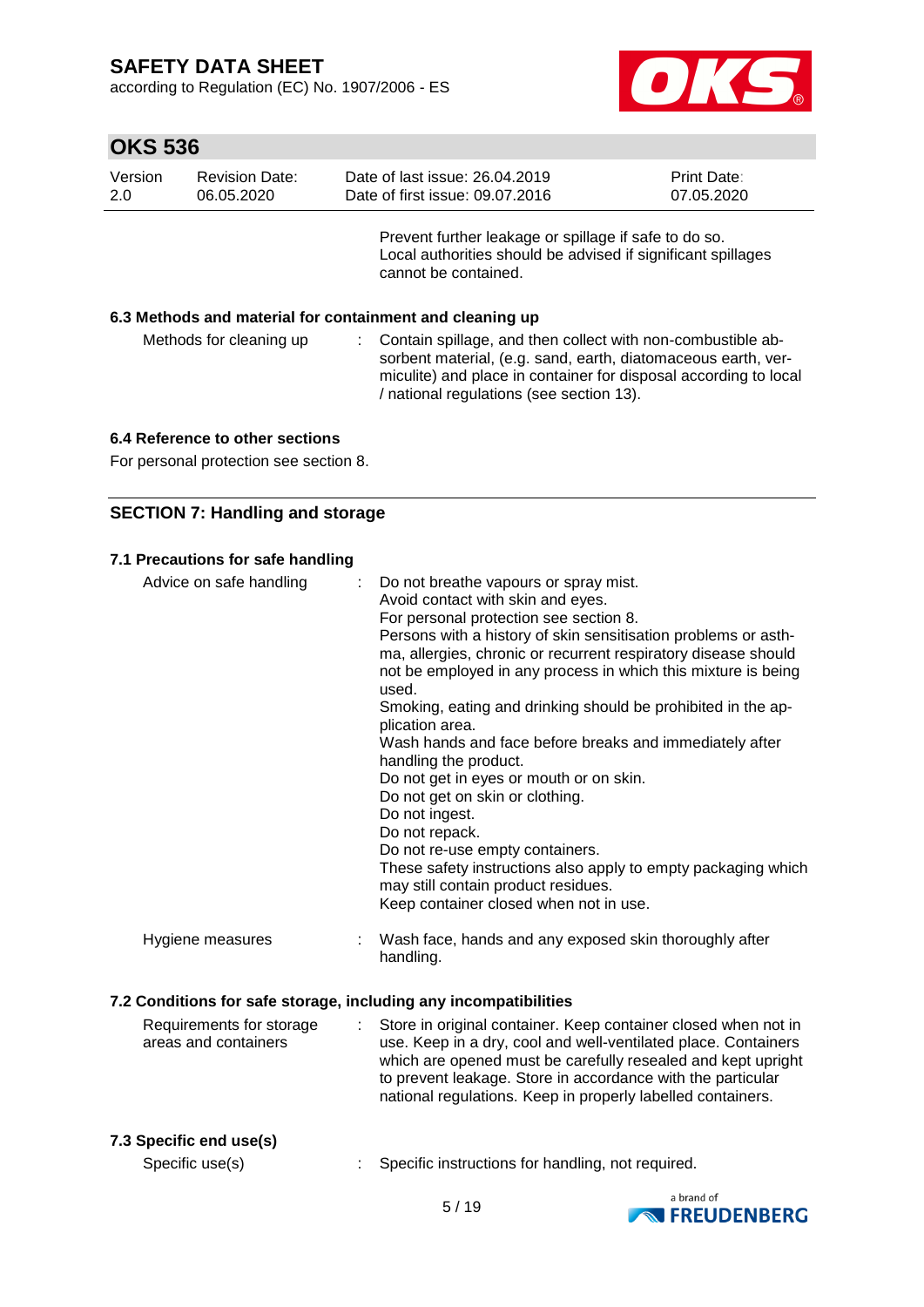according to Regulation (EC) No. 1907/2006 - ES



# **OKS 536**

| Version | <b>Revision Date:</b> | Date of last issue: 26.04.2019  | <b>Print Date:</b> |
|---------|-----------------------|---------------------------------|--------------------|
| 2.0     | 06.05.2020            | Date of first issue: 09.07.2016 | 07.05.2020         |

#### **SECTION 8: Exposure controls/personal protection**

#### **8.1 Control parameters**

#### **Occupational Exposure Limits**

| Components                                             | CAS-No.        | Value type (Form<br>of exposure)       | Control parameters | <b>Basis</b>                        |
|--------------------------------------------------------|----------------|----------------------------------------|--------------------|-------------------------------------|
| Graphite                                               | 7782-42-5      | VLA-ED (respira-<br>ble dust fraction) | $2 \text{ mg/m}$   | <b>ES VLA</b><br>$(2017-02-01)$     |
| $2,2^{\prime},2^{\prime\prime}$ -<br>nitrilotriethanol | $102 - 71 - 6$ | VLA-ED                                 | $5 \text{ mg/m}$ 3 | <b>ES VLA</b><br>$(2006 - 01 - 01)$ |

#### **Derived No Effect Level (DNEL) according to Regulation (EC) No. 1907/2006:**

| Substance name            | End Use | Exposure routes | Potential health ef-<br>fects | Value              |
|---------------------------|---------|-----------------|-------------------------------|--------------------|
| 2,2',2"-nitrilotriethanol | Workers | Dermal          | Long-term systemic<br>effects | $6,3$ mg/kg        |
|                           | Workers | Inhalation      | Long-term systemic<br>effects | $5$ mg/m $3$       |
|                           | Workers | Inhalation      | Long-term local ef-<br>fects  | $5 \text{ mg/m}$ 3 |

#### **Predicted No Effect Concentration (PNEC) according to Regulation (EC) No. 1907/2006:**

| Substance name            | <b>Environmental Compartment</b>                          | Value               |
|---------------------------|-----------------------------------------------------------|---------------------|
| 2,2',2"-nitrilotriethanol | Soil                                                      | $0,151$ mg/kg       |
|                           | Microbiological Activity in Sewage Treat-<br>ment Systems | $10$ mg/l           |
|                           | Fresh water                                               | $0,32 \text{ mg/l}$ |
|                           | Marine water                                              | $0,032$ mg/l        |
|                           | Fresh water sediment                                      | $1,7$ mg/kg         |
|                           | Marine sediment                                           | $0,17$ mg/kg        |

#### **8.2 Exposure controls**

#### **Engineering measures**

none

#### **Personal protective equipment**

| Eye protection                                                        | : Safety glasses with side-shields        |
|-----------------------------------------------------------------------|-------------------------------------------|
| Hand protection<br>Material<br>Break through time<br>Protective index | : butyl-rubber<br>$:$ > 10 min<br>Class 1 |

Remarks : For prolonged or repeated contact use protective gloves. The break through time depends amongst other things on the material, the thickness and the type of glove and therefore

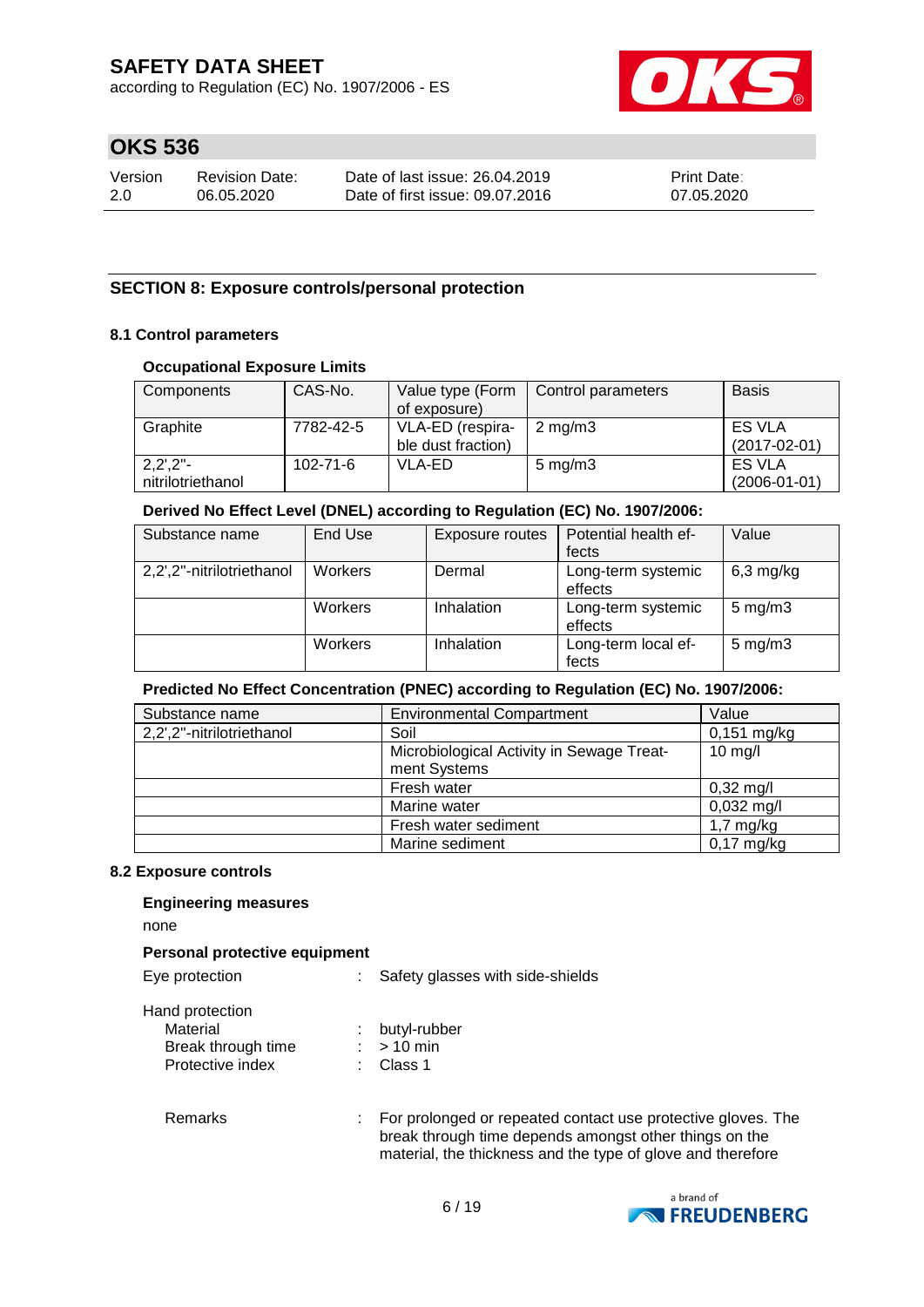according to Regulation (EC) No. 1907/2006 - ES



# **OKS 536**

| Version<br>2.0 | <b>Revision Date:</b><br>06.05.2020 | Date of last issue: 26.04.2019<br>Date of first issue: 09.07.2016                                                                                                                                                                                                                                             | <b>Print Date:</b><br>07.05.2020 |
|----------------|-------------------------------------|---------------------------------------------------------------------------------------------------------------------------------------------------------------------------------------------------------------------------------------------------------------------------------------------------------------|----------------------------------|
|                |                                     | has to be measured for each case.<br>The selected protective gloves have to satisfy the specifica-<br>tions of Regulation (EU) 2016/425 and the standard EN 374<br>derived from it.                                                                                                                           |                                  |
|                | Respiratory protection              | Not required; except in case of aerosol formation.                                                                                                                                                                                                                                                            |                                  |
| Filter type    |                                     | Filter type A-P                                                                                                                                                                                                                                                                                               |                                  |
|                | Protective measures                 | The type of protective equipment must be selected according<br>to the concentration and amount of the dangerous substance<br>at the specific workplace.<br>Choose body protection in relation to its type, to the concen-<br>tration and amount of dangerous substances, and to the spe-<br>cific work-place. |                                  |

## **SECTION 9: Physical and chemical properties**

#### **9.1 Information on basic physical and chemical properties**

| Appearance                                                              |    | liquid                                |
|-------------------------------------------------------------------------|----|---------------------------------------|
| Colour                                                                  |    | black                                 |
| Odour                                                                   | t  | characteristic                        |
| Odour Threshold                                                         | t. | No data available                     |
|                                                                         |    |                                       |
| рH                                                                      | t. | 9,2 $(20 °C)$<br>Concentration: 100 % |
| Melting point/range                                                     | ÷  | No data available                     |
| Boiling point/boiling range                                             | t. | 100 °C                                |
| Flash point                                                             | ÷  | does not flash                        |
| Evaporation rate                                                        | t. | No data available                     |
| Flammability (solid, gas)                                               | t. | Not applicable                        |
| Upper explosion limit / Upper :<br>flammability limit                   |    | No data available                     |
| Lower explosion limit / Lower : No data available<br>flammability limit |    |                                       |
| Vapour pressure                                                         | t. | $<$ 0,001 hPa (20 °C)                 |

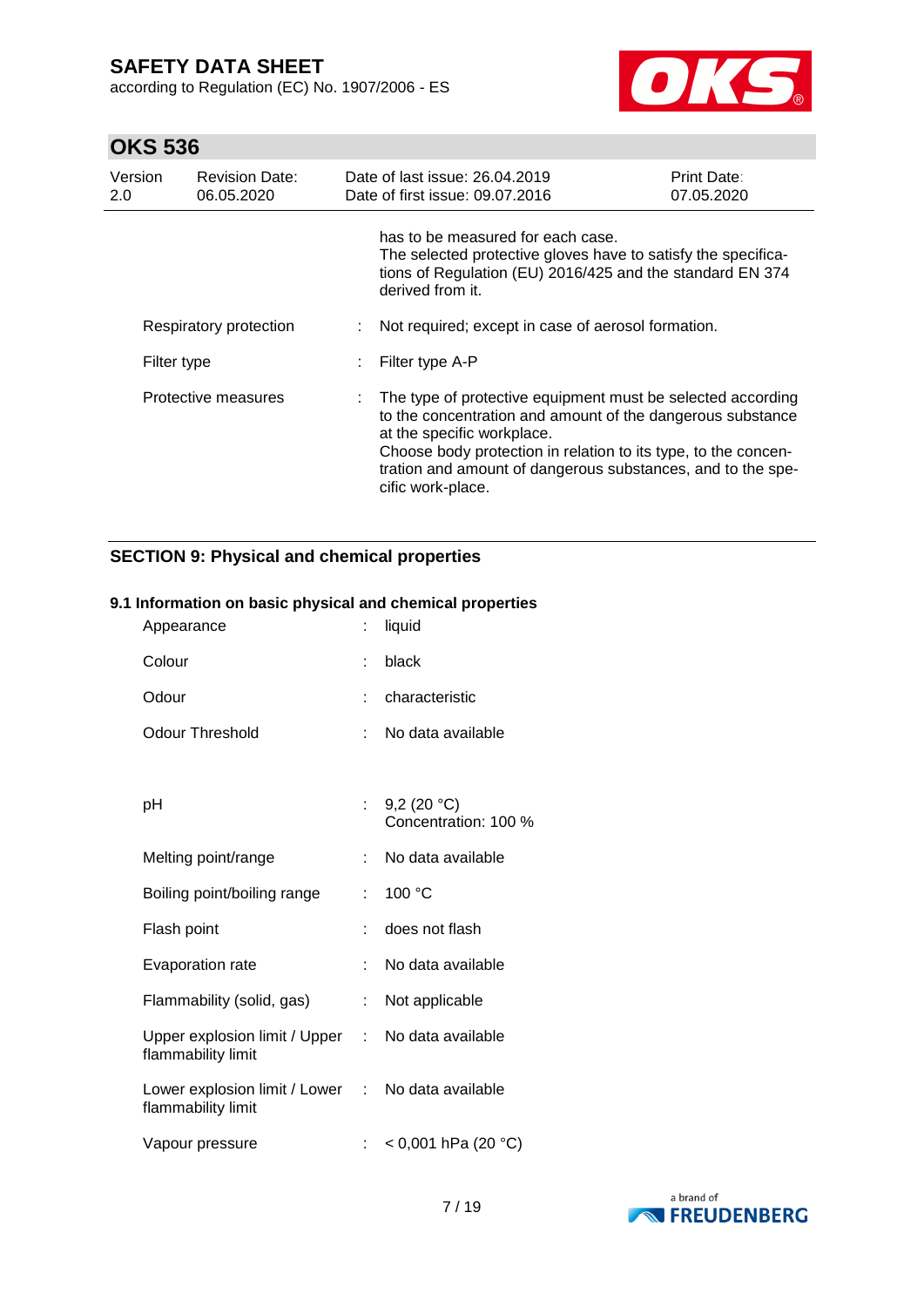according to Regulation (EC) No. 1907/2006 - ES



# **OKS 536**

| Version<br>2.0        |                     | <b>Revision Date:</b><br>06.05.2020 |   | Date of last issue: 26.04.2019<br>Date of first issue: 09.07.2016 | Print Date:<br>07.05.2020 |
|-----------------------|---------------------|-------------------------------------|---|-------------------------------------------------------------------|---------------------------|
|                       |                     | Relative vapour density             |   | No data available                                                 |                           |
|                       | Density             |                                     |   | $1,10$ g/cm3<br>(20 °C)                                           |                           |
|                       | <b>Bulk density</b> |                                     |   | No data available                                                 |                           |
|                       | Solubility(ies)     | Water solubility                    | ÷ | completely miscible                                               |                           |
|                       |                     | Solubility in other solvents        | ÷ | No data available                                                 |                           |
|                       | octanol/water       | Partition coefficient: n-           |   | No data available                                                 |                           |
|                       |                     | Auto-ignition temperature           |   | No data available                                                 |                           |
|                       |                     | Decomposition temperature           |   | No data available                                                 |                           |
|                       | Viscosity           | Viscosity, dynamic                  |   | No data available                                                 |                           |
|                       |                     | Viscosity, kinematic                |   | 105,7 mm2/s (40 °C)                                               |                           |
|                       |                     | <b>Explosive properties</b>         |   | Not explosive                                                     |                           |
|                       |                     | Oxidizing properties                |   | No data available                                                 |                           |
| 9.2 Other information |                     |                                     |   |                                                                   |                           |
|                       |                     | Flammability (liquids)              | t | Will not burn                                                     |                           |
|                       |                     | Sublimation point                   |   | No data available                                                 |                           |
|                       | Self-ignition       |                                     |   | No data available                                                 |                           |

## **SECTION 10: Stability and reactivity**

#### **10.1 Reactivity**

No hazards to be specially mentioned.

#### **10.2 Chemical stability**

Stable under normal conditions.

#### **10.3 Possibility of hazardous reactions**

Hazardous reactions : No dangerous reaction known under conditions of normal use.

#### **10.4 Conditions to avoid**

Conditions to avoid : No conditions to be specially mentioned.

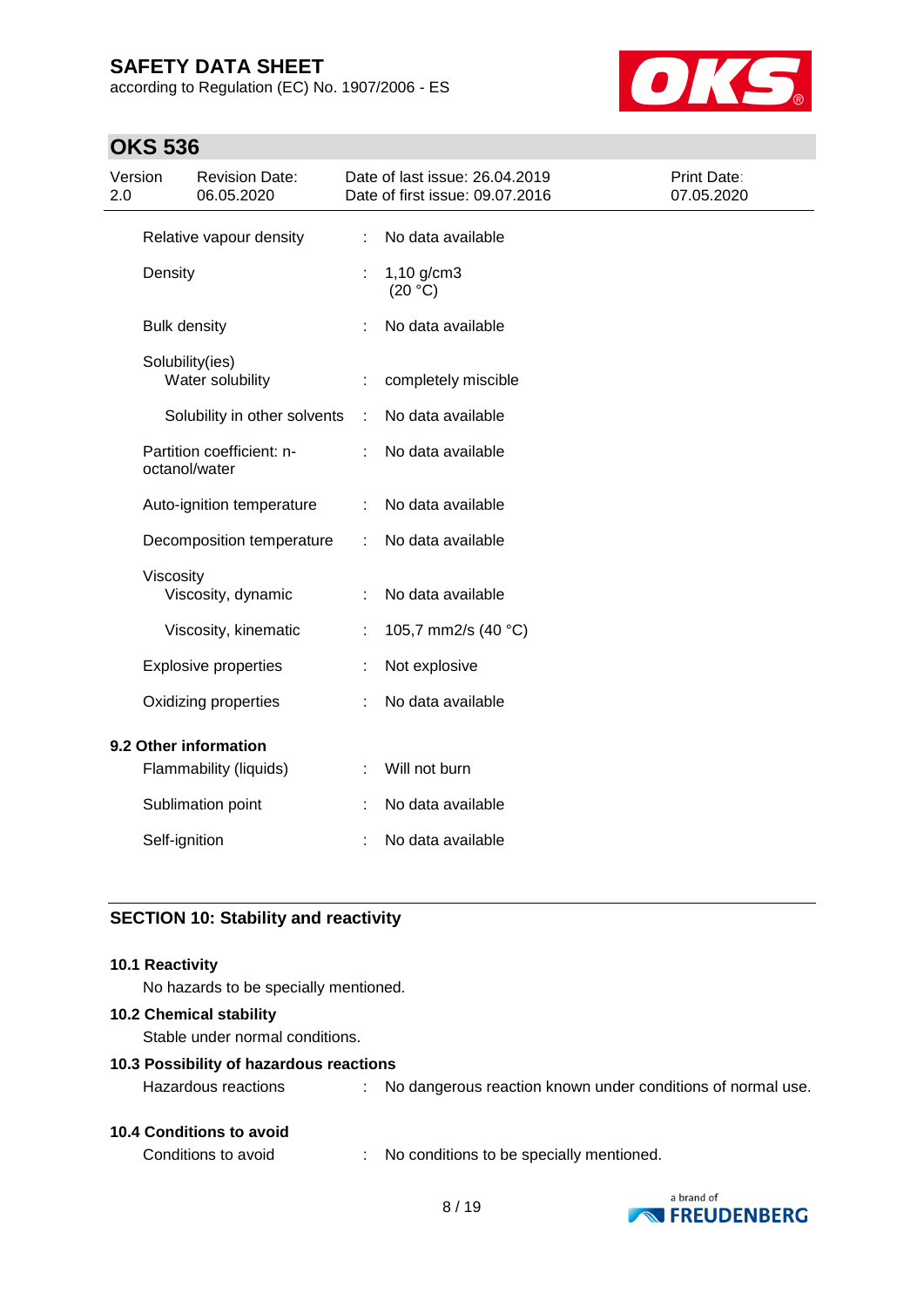according to Regulation (EC) No. 1907/2006 - ES



# **OKS 536**

| Version | Revision Date: | Date of last issue: 26.04.2019  | <b>Print Date:</b> |
|---------|----------------|---------------------------------|--------------------|
| 2.0     | 06.05.2020     | Date of first issue: 09.07.2016 | 07.05.2020         |

#### **10.5 Incompatible materials**

Materials to avoid : No materials to be especially mentioned.

## **10.6 Hazardous decomposition products**

No decomposition if stored and applied as directed.

## **SECTION 11: Toxicological information**

## **11.1 Information on toxicological effects**

## **Acute toxicity**

**Product:**

| Acute oral toxicity       | : Remarks: This information is not available. |
|---------------------------|-----------------------------------------------|
| Acute inhalation toxicity | : Remarks: This information is not available. |
| Acute dermal toxicity     | Symptoms: Redness, Local irritation           |

## **Components:**

## **dodecylguanidine monohydrochloride:**

| Acute oral toxicity           | LD50 (Rat): Assessment: The component/mixture is moder-<br>ately toxic after single ingestion.                              |
|-------------------------------|-----------------------------------------------------------------------------------------------------------------------------|
| Acute inhalation toxicity     | LC50 (Rat): Test atmosphere: dust/mist<br>Assessment: The component/mixture is highly toxic after short<br>term inhalation. |
| 2-methylisothiazol-3(2H)-one: |                                                                                                                             |
| Acute oral toxicity           | LD50 Oral (Rat): $>$ 50 mg/kg                                                                                               |
|                               | Symptoms: Pain, Stomach/intestinal disorders                                                                                |
|                               | Remarks: Toxic if swallowed.                                                                                                |

| Acute inhalation toxicity | : $LC50$ (Rat): 0,11 mg/l<br>Exposure time: 4 h<br>Test atmosphere: dust/mist<br>Method: OECD Test Guideline 403                                                                     |
|---------------------------|--------------------------------------------------------------------------------------------------------------------------------------------------------------------------------------|
|                           | Remarks: Risk of delayed pulmonary oedema.<br>Effects of breathing high concentrations of vapour may in-<br>clude:<br>Very toxic by inhalation.<br>Irritating to respiratory system. |

Symptoms: Local irritation, Respiratory disorders, Inhalation

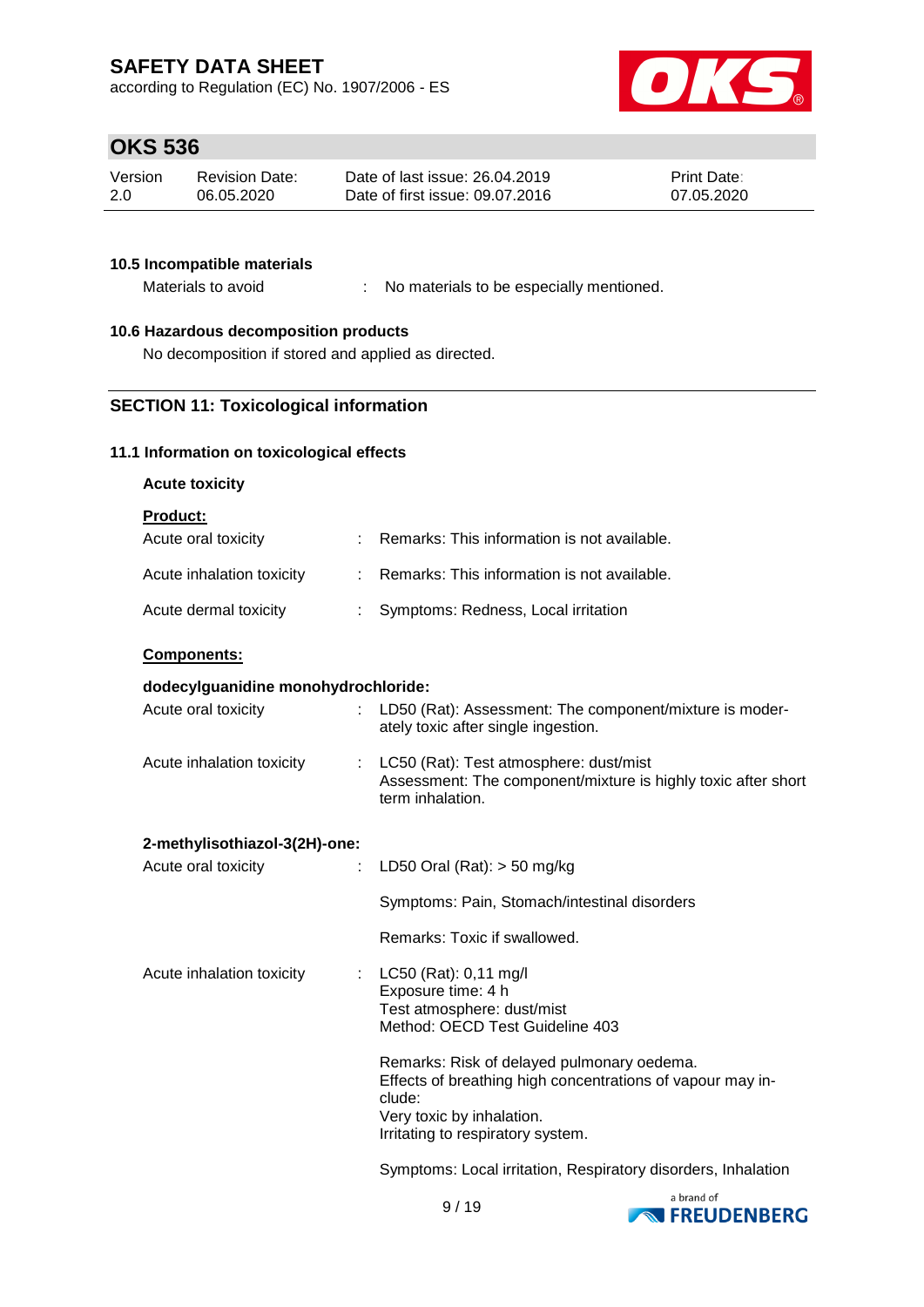according to Regulation (EC) No. 1907/2006 - ES



| Version<br><b>Revision Date:</b><br>06.05.2020 |    | Date of last issue: 26.04.2019<br>Date of first issue: 09.07.2016                                                                        | Print Date:<br>07.05.2020 |
|------------------------------------------------|----|------------------------------------------------------------------------------------------------------------------------------------------|---------------------------|
|                                                |    |                                                                                                                                          |                           |
|                                                |    | may provoke the following symptoms:                                                                                                      |                           |
| Acute dermal toxicity                          | ÷  | LD50 Dermal (Rabbit, female): 326 mg/kg                                                                                                  |                           |
|                                                |    | Remarks: Very toxic in contact with skin.                                                                                                |                           |
|                                                |    | Symptoms: Blistering, Redness, Local irritation                                                                                          |                           |
| 2,2',2"-nitrilotriethanol:                     |    |                                                                                                                                          |                           |
| Acute oral toxicity                            |    | : LD50 (Rat): 6.400 mg/kg<br>Method: OECD Test Guideline 401                                                                             |                           |
| Acute dermal toxicity                          |    | : LD50 (Rat): $> 2.000$ mg/kg<br>Method: OECD Test Guideline 402<br>Assessment: The substance or mixture has no acute dermal<br>toxicity |                           |
| <b>Skin corrosion/irritation</b>               |    |                                                                                                                                          |                           |
| Product:                                       |    |                                                                                                                                          |                           |
| <b>Remarks</b>                                 |    | This information is not available.                                                                                                       |                           |
| <b>Components:</b>                             |    |                                                                                                                                          |                           |
| dodecylguanidine monohydrochloride:            |    |                                                                                                                                          |                           |
| Assessment<br>Result                           |    | Causes burns.<br>Causes burns.                                                                                                           |                           |
| 2-methylisothiazol-3(2H)-one:                  |    |                                                                                                                                          |                           |
| <b>Species</b>                                 |    | Rabbit                                                                                                                                   |                           |
| Result                                         |    | Causes burns.                                                                                                                            |                           |
| Remarks                                        |    | Causes skin burns.                                                                                                                       |                           |
| 2,2',2"-nitrilotriethanol:                     |    |                                                                                                                                          |                           |
| Species                                        |    | Rabbit                                                                                                                                   |                           |
| Assessment                                     |    | No skin irritation                                                                                                                       |                           |
| Method                                         |    | <b>OECD Test Guideline 404</b>                                                                                                           |                           |
| Result                                         |    | : No skin irritation                                                                                                                     |                           |
| Serious eye damage/eye irritation              |    |                                                                                                                                          |                           |
| Product:                                       |    |                                                                                                                                          |                           |
| Remarks                                        | ÷. | This information is not available.                                                                                                       |                           |
| Components:                                    |    |                                                                                                                                          |                           |
| 2-methylisothiazol-3(2H)-one:                  |    |                                                                                                                                          |                           |

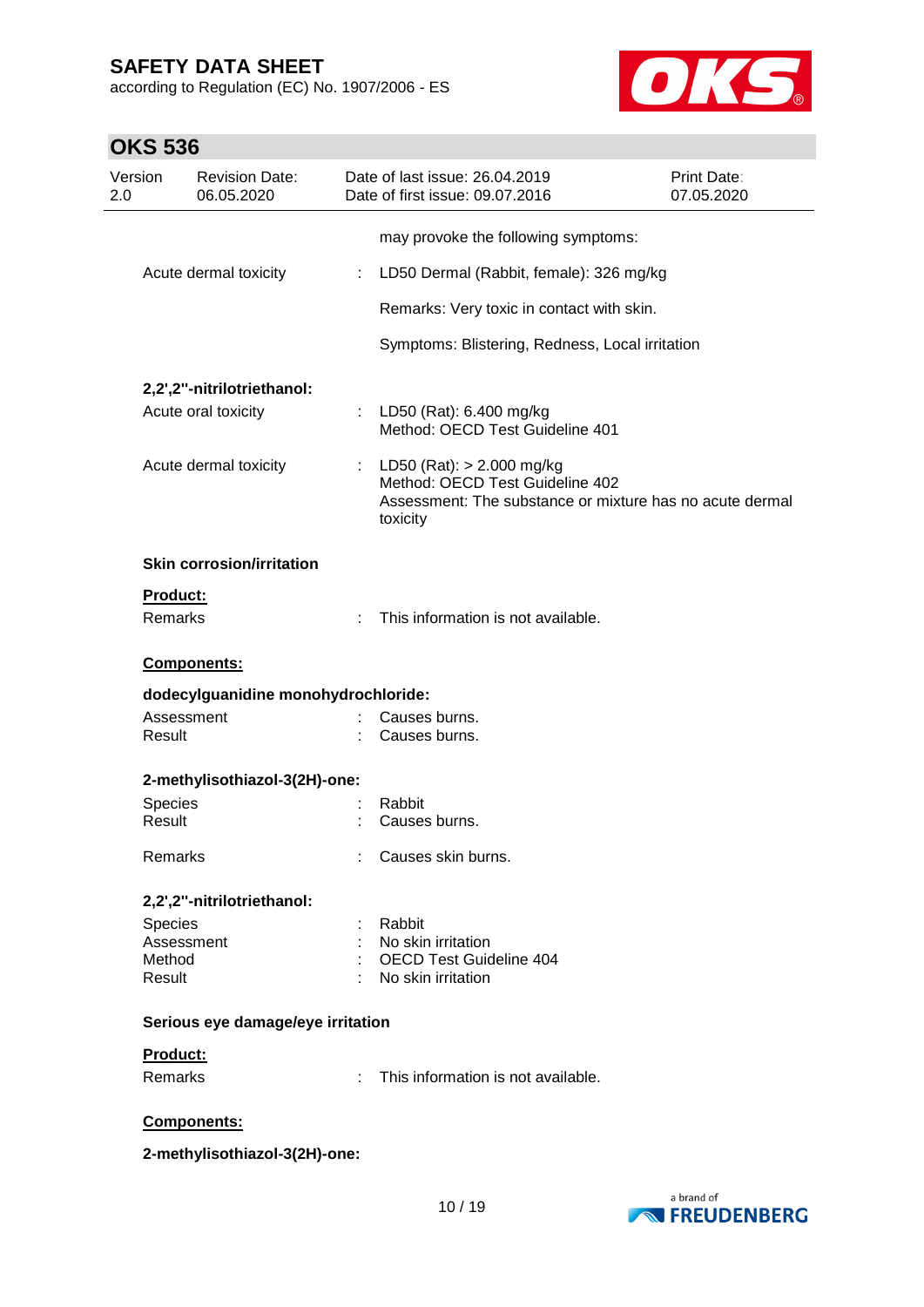according to Regulation (EC) No. 1907/2006 - ES



# **OKS 536**

| Version<br>2.0 |                                           | <b>Revision Date:</b><br>06.05.2020 |   | Date of last issue: 26.04.2019<br>Date of first issue: 09.07.2016                                                        | Print Date:<br>07.05.2020 |
|----------------|-------------------------------------------|-------------------------------------|---|--------------------------------------------------------------------------------------------------------------------------|---------------------------|
|                | Remarks                                   |                                     | t | Acute eye irritation/corrosion<br>Causes eye burns.                                                                      |                           |
|                |                                           | 2,2',2"-nitrilotriethanol:          |   |                                                                                                                          |                           |
|                | Species<br>Assessment                     |                                     |   | Rabbit<br>No eye irritation                                                                                              |                           |
|                | Method<br>Result                          |                                     |   | <b>OECD Test Guideline 405</b><br>No eye irritation                                                                      |                           |
|                |                                           | Respiratory or skin sensitisation   |   |                                                                                                                          |                           |
|                | Product:                                  |                                     |   |                                                                                                                          |                           |
|                | Remarks                                   |                                     | ÷ | This information is not available.                                                                                       |                           |
|                |                                           | Components:                         |   |                                                                                                                          |                           |
|                |                                           | 2-methylisothiazol-3(2H)-one:       |   |                                                                                                                          |                           |
|                | Species<br>Assessment                     |                                     |   | Rabbit<br>May cause sensitisation by skin contact.                                                                       |                           |
|                |                                           | 2,2',2"-nitrilotriethanol:          |   |                                                                                                                          |                           |
|                | Species<br>Assessment<br>Method<br>Result |                                     |   | Guinea pig<br>Does not cause skin sensitisation.<br><b>OECD Test Guideline 406</b><br>Does not cause skin sensitisation. |                           |
|                |                                           | <b>Germ cell mutagenicity</b>       |   |                                                                                                                          |                           |
|                | Product:                                  |                                     |   |                                                                                                                          |                           |
|                |                                           | Genotoxicity in vitro               |   | Remarks: No data available                                                                                               |                           |
|                |                                           | Genotoxicity in vivo                |   | Remarks: No data available                                                                                               |                           |
|                |                                           | Carcinogenicity                     |   |                                                                                                                          |                           |
|                | Product:                                  |                                     |   |                                                                                                                          |                           |
|                | Remarks                                   |                                     | ÷ | No data available                                                                                                        |                           |
|                |                                           | <b>Reproductive toxicity</b>        |   |                                                                                                                          |                           |
|                | Product:                                  |                                     |   |                                                                                                                          |                           |
|                |                                           | Effects on fertility                |   | Remarks: No data available                                                                                               |                           |
|                | ment                                      | Effects on foetal develop-          |   | Remarks: No data available                                                                                               |                           |

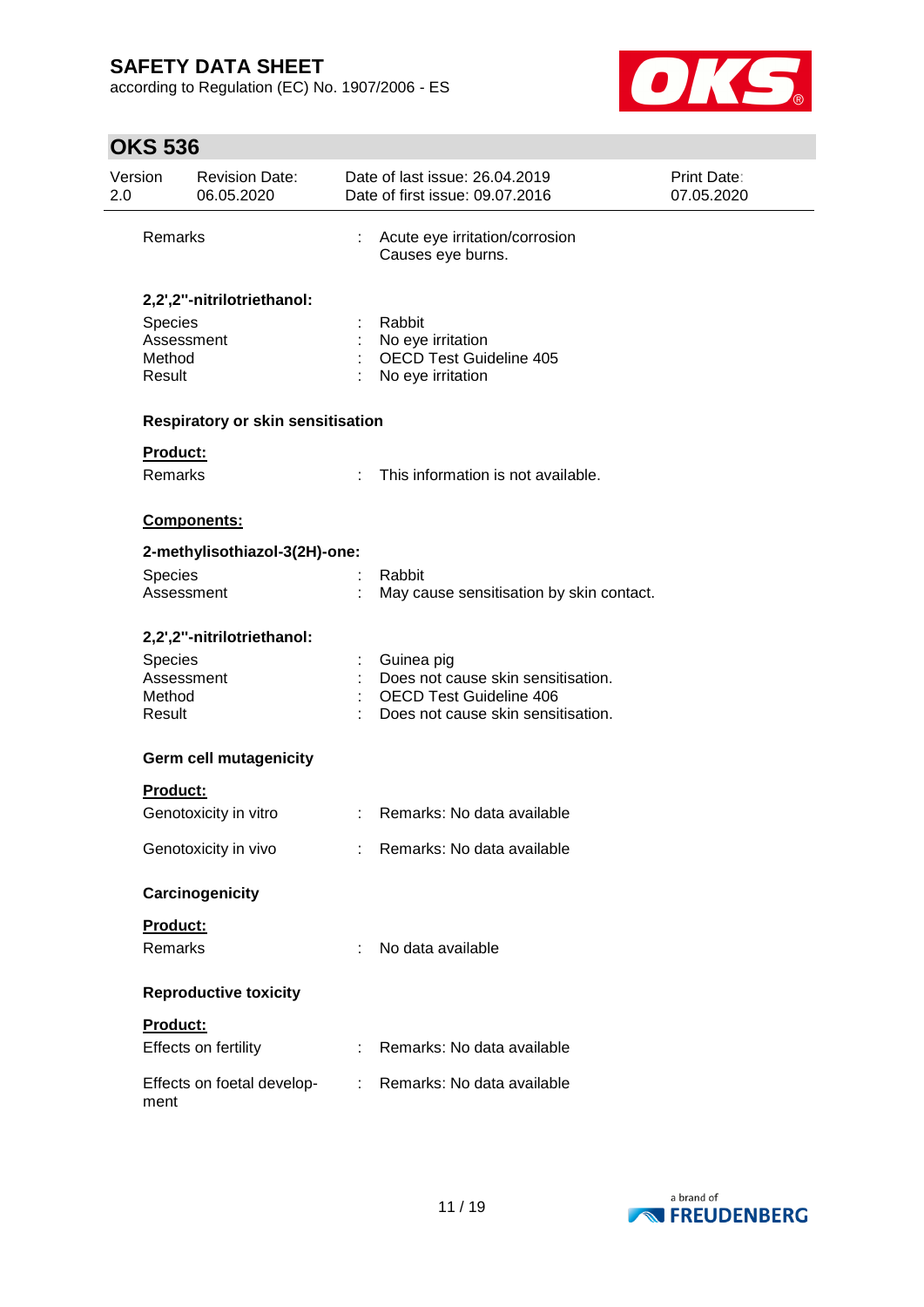according to Regulation (EC) No. 1907/2006 - ES



# **OKS 536**

| Version<br>2.0 |                 | <b>Revision Date:</b><br>06.05.2020   |   | Date of last issue: 26.04.2019<br>Date of first issue: 09.07.2016                                   | <b>Print Date:</b><br>07.05.2020 |
|----------------|-----------------|---------------------------------------|---|-----------------------------------------------------------------------------------------------------|----------------------------------|
|                |                 | <b>STOT - single exposure</b>         |   |                                                                                                     |                                  |
|                |                 | Components:                           |   |                                                                                                     |                                  |
|                |                 | 2-methylisothiazol-3(2H)-one:         |   |                                                                                                     |                                  |
|                | Assessment      |                                       |   | May cause respiratory irritation.                                                                   |                                  |
|                |                 | 2,2',2"-nitrilotriethanol:            |   |                                                                                                     |                                  |
|                | Assessment      |                                       |   | The substance or mixture is not classified as specific target<br>organ toxicant, single exposure.   |                                  |
|                |                 | <b>STOT - repeated exposure</b>       |   |                                                                                                     |                                  |
|                |                 | <b>Components:</b>                    |   |                                                                                                     |                                  |
|                |                 | 2,2',2"-nitrilotriethanol:            |   |                                                                                                     |                                  |
|                | Assessment      |                                       |   | The substance or mixture is not classified as specific target<br>organ toxicant, repeated exposure. |                                  |
|                |                 | <b>Repeated dose toxicity</b>         |   |                                                                                                     |                                  |
|                | Product:        |                                       |   |                                                                                                     |                                  |
|                | Remarks         |                                       | ÷ | This information is not available.                                                                  |                                  |
|                |                 | <b>Aspiration toxicity</b>            |   |                                                                                                     |                                  |
|                | <b>Product:</b> |                                       |   |                                                                                                     |                                  |
|                |                 | This information is not available.    |   |                                                                                                     |                                  |
|                |                 | Components:                           |   |                                                                                                     |                                  |
|                |                 | 2,2',2"-nitrilotriethanol:            |   |                                                                                                     |                                  |
|                |                 | No aspiration toxicity classification |   |                                                                                                     |                                  |
|                |                 | <b>Further information</b>            |   |                                                                                                     |                                  |
|                | Product:        |                                       |   |                                                                                                     |                                  |
|                | Remarks         |                                       | ÷ | Information given is based on data on the components and<br>the toxicology of similar products.     |                                  |
|                |                 | Components:                           |   |                                                                                                     |                                  |
|                |                 | 2-methylisothiazol-3(2H)-one:         |   |                                                                                                     |                                  |
|                | Remarks         |                                       |   | Ingestion causes burns of the upper digestive and respiratory<br>tracts.                            |                                  |

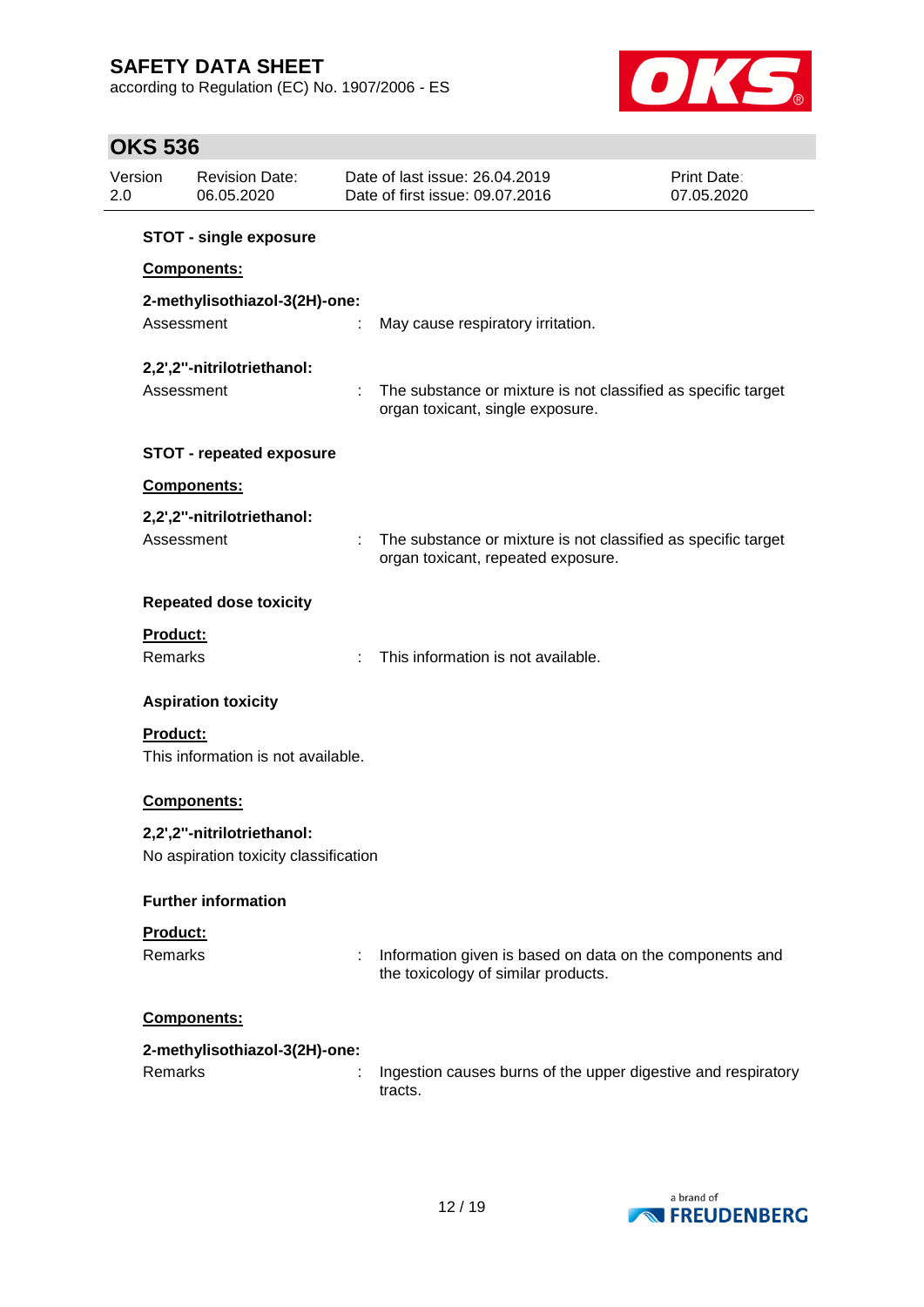according to Regulation (EC) No. 1907/2006 - ES



# **OKS 536**

| Version | <b>Revision Date:</b> | Date of last issue: 26.04.2019  | <b>Print Date:</b> |
|---------|-----------------------|---------------------------------|--------------------|
| 2.0     | 06.05.2020            | Date of first issue: 09.07.2016 | 07.05.2020         |

## **SECTION 12: Ecological information**

#### **12.1 Toxicity**

| <b>Product:</b>                                          |                |                                                                                     |
|----------------------------------------------------------|----------------|-------------------------------------------------------------------------------------|
| Toxicity to fish                                         | t.             | Remarks: No data available                                                          |
| Toxicity to daphnia and other<br>aquatic invertebrates   | $\sim 10^{-1}$ | Remarks: No data available                                                          |
| Toxicity to algae/aquatic<br>plants                      |                | : Remarks: No data available                                                        |
| Toxicity to microorganisms                               |                | Remarks: No data available                                                          |
| <b>Components:</b>                                       |                |                                                                                     |
| dodecylguanidine monohydrochloride:                      |                |                                                                                     |
| M-Factor (Acute aquatic tox- :<br>icity)                 |                | 10                                                                                  |
| <b>Ecotoxicology Assessment</b>                          |                |                                                                                     |
| Acute aquatic toxicity                                   | ÷.             | Very toxic to aquatic life.                                                         |
| Chronic aquatic toxicity                                 | ÷              | This product has no known ecotoxicological effects.                                 |
| 2-methylisothiazol-3(2H)-one:                            |                |                                                                                     |
| Toxicity to daphnia and other :<br>aquatic invertebrates |                | EC50 (Daphnia magna (Water flea)): 0,85 mg/l<br>Exposure time: 48 h                 |
| Toxicity to algae/aquatic<br>plants                      |                | : EC50 (Selenastrum capricornutum (green algae)): 0,072 mg/l<br>Exposure time: 72 h |
| M-Factor (Acute aquatic tox-<br>icity)                   | ÷              | 10                                                                                  |
|                                                          |                | 10                                                                                  |
| M-Factor (Chronic aquatic<br>toxicity)                   |                | 1                                                                                   |
|                                                          |                |                                                                                     |

## **2,2',2''-nitrilotriethanol:**

| Toxicity to fish_ | $\therefore$ LC50 (Pimephales promelas (fathead minnow)): 11.800 mg/l<br>Exposure time: 96 h<br>Test Type: flow-through test |
|-------------------|------------------------------------------------------------------------------------------------------------------------------|
|                   |                                                                                                                              |

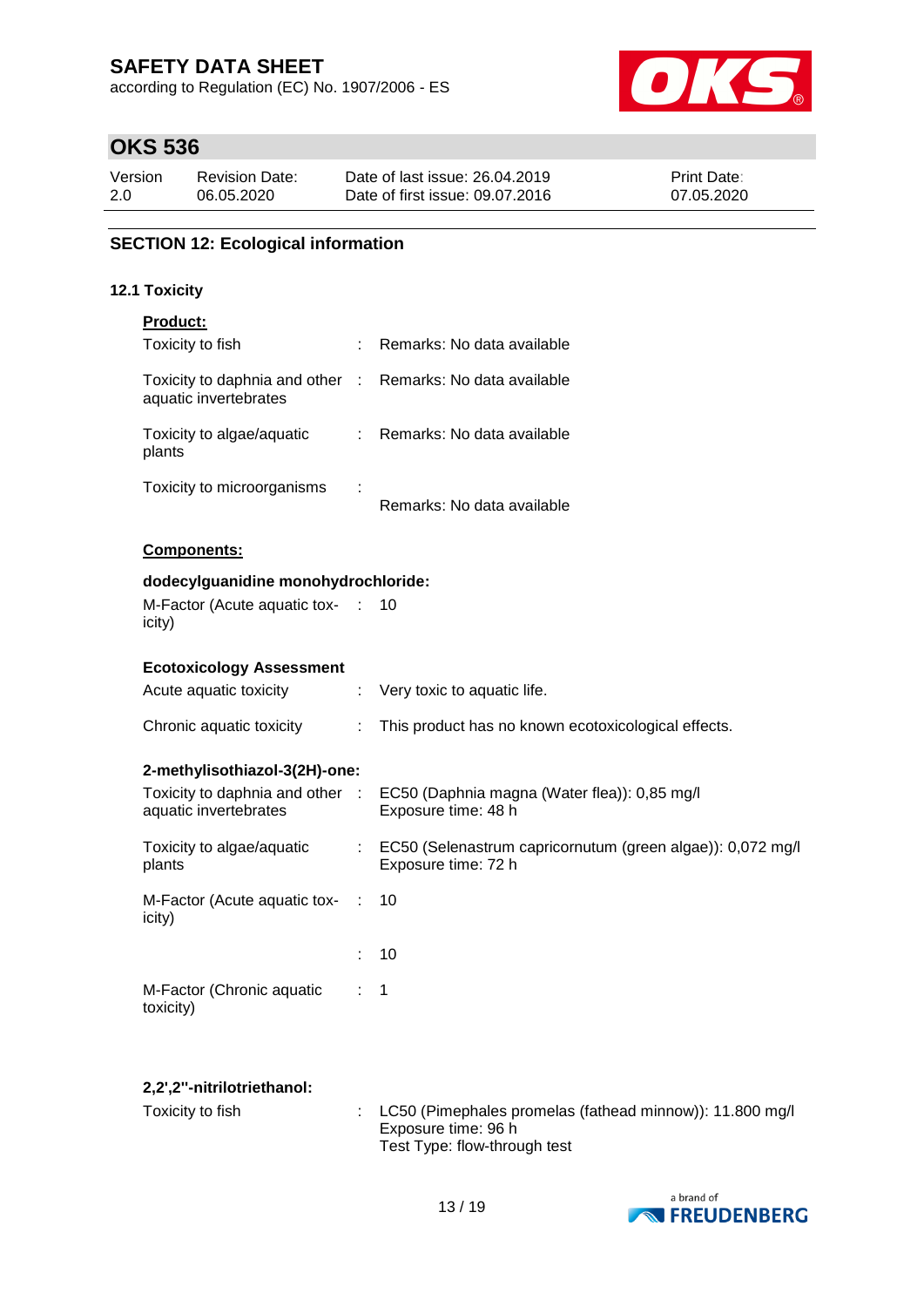according to Regulation (EC) No. 1907/2006 - ES



# **OKS 536**

| 2.0 | Version  | <b>Revision Date:</b><br>06.05.2020                                      |            | Date of last issue: 26.04.2019<br>Date of first issue: 09.07.2016                                                                                                                                                       | <b>Print Date:</b><br>07.05.2020 |
|-----|----------|--------------------------------------------------------------------------|------------|-------------------------------------------------------------------------------------------------------------------------------------------------------------------------------------------------------------------------|----------------------------------|
|     |          | Toxicity to daphnia and other<br>aquatic invertebrates                   | $\sim 100$ | EC50 (Ceriodaphnia dubia (water flea)): 609,88 mg/l<br>Exposure time: 48 h<br>Test Type: flow-through test                                                                                                              |                                  |
|     | plants   | Toxicity to algae/aquatic                                                |            | EC50 (Desmodesmus subspicatus (green algae)): 216 mg/l<br>Exposure time: 72 h<br>Test Type: static test                                                                                                                 |                                  |
|     |          | 12.2 Persistence and degradability                                       |            |                                                                                                                                                                                                                         |                                  |
|     | Product: |                                                                          |            |                                                                                                                                                                                                                         |                                  |
|     |          | Biodegradability                                                         |            | Remarks: No data available                                                                                                                                                                                              |                                  |
|     | ity      | Physico-chemical removabil- :                                            |            | Remarks: No data available                                                                                                                                                                                              |                                  |
|     |          | Components:                                                              |            |                                                                                                                                                                                                                         |                                  |
|     |          | 2-methylisothiazol-3(2H)-one:                                            |            |                                                                                                                                                                                                                         |                                  |
|     |          | Biodegradability                                                         |            | Result: Readily biodegradable.                                                                                                                                                                                          |                                  |
|     |          | 2,2',2"-nitrilotriethanol:                                               |            |                                                                                                                                                                                                                         |                                  |
|     |          | Biodegradability                                                         |            | Result: Readily biodegradable.                                                                                                                                                                                          |                                  |
|     |          | 12.3 Bioaccumulative potential                                           |            |                                                                                                                                                                                                                         |                                  |
|     | Product: |                                                                          |            |                                                                                                                                                                                                                         |                                  |
|     |          | <b>Bioaccumulation</b>                                                   |            | Remarks: This mixture contains no substance considered to<br>be persistent, bioaccumulating and toxic (PBT).<br>This mixture contains no substance considered to be very<br>persistent and very bioaccumulating (vPvB). |                                  |
|     |          | Components:                                                              |            |                                                                                                                                                                                                                         |                                  |
|     |          | 2-methylisothiazol-3(2H)-one:                                            |            |                                                                                                                                                                                                                         |                                  |
|     |          | Partition coefficient: n-<br>octanol/water                               |            | log Pow: -0,486                                                                                                                                                                                                         |                                  |
|     |          | 2,2',2"-nitrilotriethanol:<br>Partition coefficient: n-<br>octanol/water | ÷          | log Pow: -2,3 (25 °C)                                                                                                                                                                                                   |                                  |
|     |          | 12.4 Mobility in soil                                                    |            |                                                                                                                                                                                                                         |                                  |
|     | Product: |                                                                          |            |                                                                                                                                                                                                                         |                                  |
|     | Mobility |                                                                          |            | Remarks: No data available                                                                                                                                                                                              |                                  |
|     |          | Distribution among environ-                                              |            | Remarks: No data available                                                                                                                                                                                              |                                  |

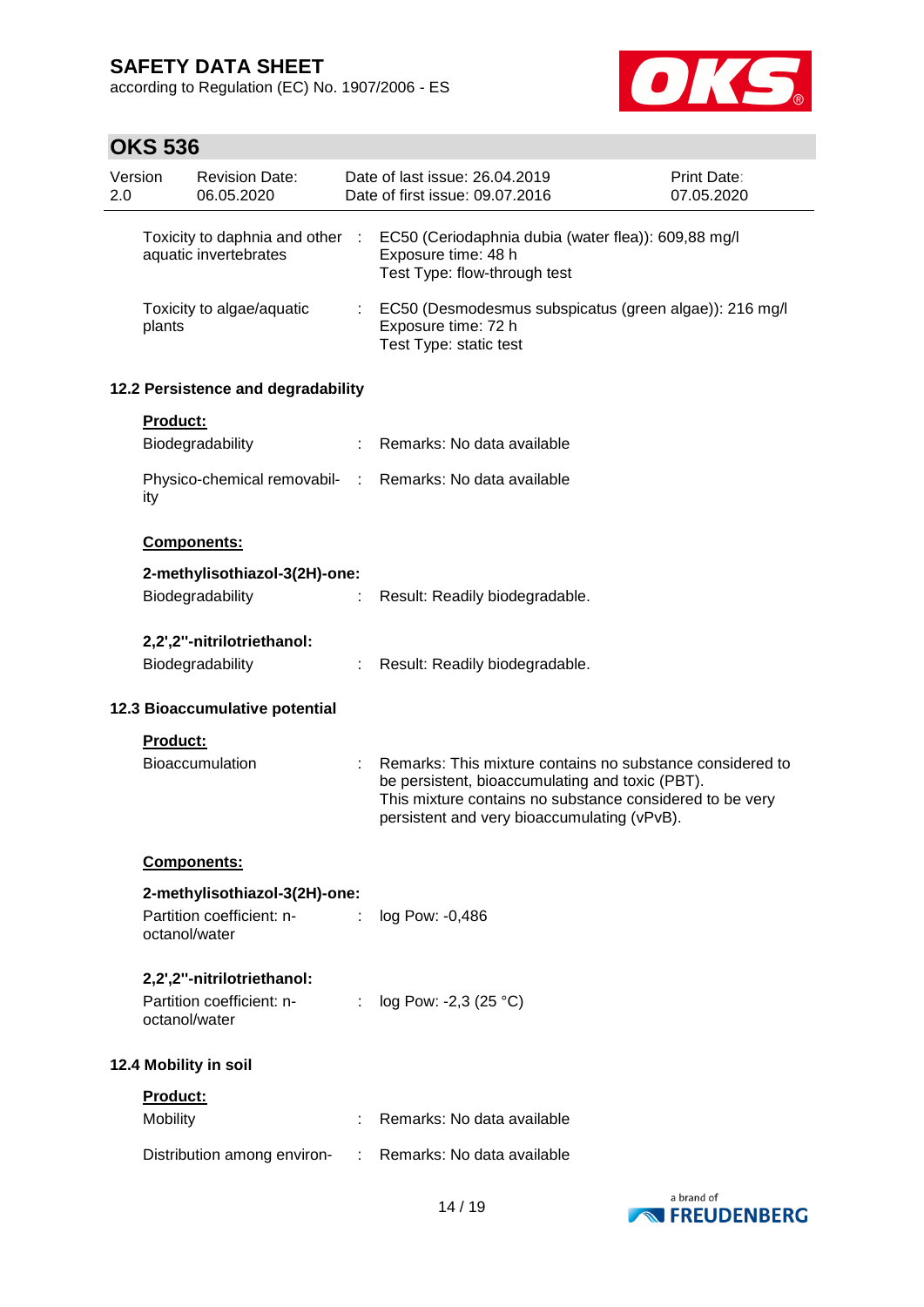according to Regulation (EC) No. 1907/2006 - ES



# **OKS 536**

| Version | Revision Date: | Date of last issue: 26.04.2019  | <b>Print Date:</b> |
|---------|----------------|---------------------------------|--------------------|
| -2.0    | 06.05.2020     | Date of first issue: 09.07.2016 | 07.05.2020         |

mental compartments

## **12.5 Results of PBT and vPvB assessment**

mation

| Assessment                   | : This substance/mixture contains no components considered<br>to be either persistent, bioaccumulative and toxic (PBT), or<br>very persistent and very bioaccumulative (vPvB) at levels of<br>$0.1\%$ or higher |
|------------------------------|-----------------------------------------------------------------------------------------------------------------------------------------------------------------------------------------------------------------|
| <b>Components:</b>           |                                                                                                                                                                                                                 |
| 2,2',2"-nitrilotriethanol:   |                                                                                                                                                                                                                 |
| Assessment                   | Non-classified vPvB substance. Non-classified PBT sub-<br>stance.                                                                                                                                               |
| 12.6 Other adverse effects   |                                                                                                                                                                                                                 |
| <b>Product:</b>              |                                                                                                                                                                                                                 |
| Additional ecological infor- | : No information on ecology is available.                                                                                                                                                                       |

## **SECTION 13: Disposal considerations**

| 13.1 Waste treatment methods |   |                                                                                                                                                                                                                    |
|------------------------------|---|--------------------------------------------------------------------------------------------------------------------------------------------------------------------------------------------------------------------|
| Product                      | ÷ | The product should not be allowed to enter drains, water<br>courses or the soil.<br>Do not dispose of with domestic refuse.<br>Dispose of as hazardous waste in compliance with local and<br>national regulations. |
|                              |   | Waste codes should be assigned by the user based on the<br>application for which the product was used.                                                                                                             |
| Contaminated packaging       | ÷ | Packaging that is not properly emptied must be disposed of as<br>the unused product.<br>Dispose of waste product or used containers according to<br>local regulations.                                             |
|                              |   | The following Waste Codes are only suggestions:                                                                                                                                                                    |
| Waste Code                   | ÷ | unused product<br>1201 09*, machining emulsions and solutions free of halo-<br>gens                                                                                                                                |
|                              |   | uncleaned packagings<br>15 01 10, packaging containing residues of or contaminated<br>by hazardous substances                                                                                                      |

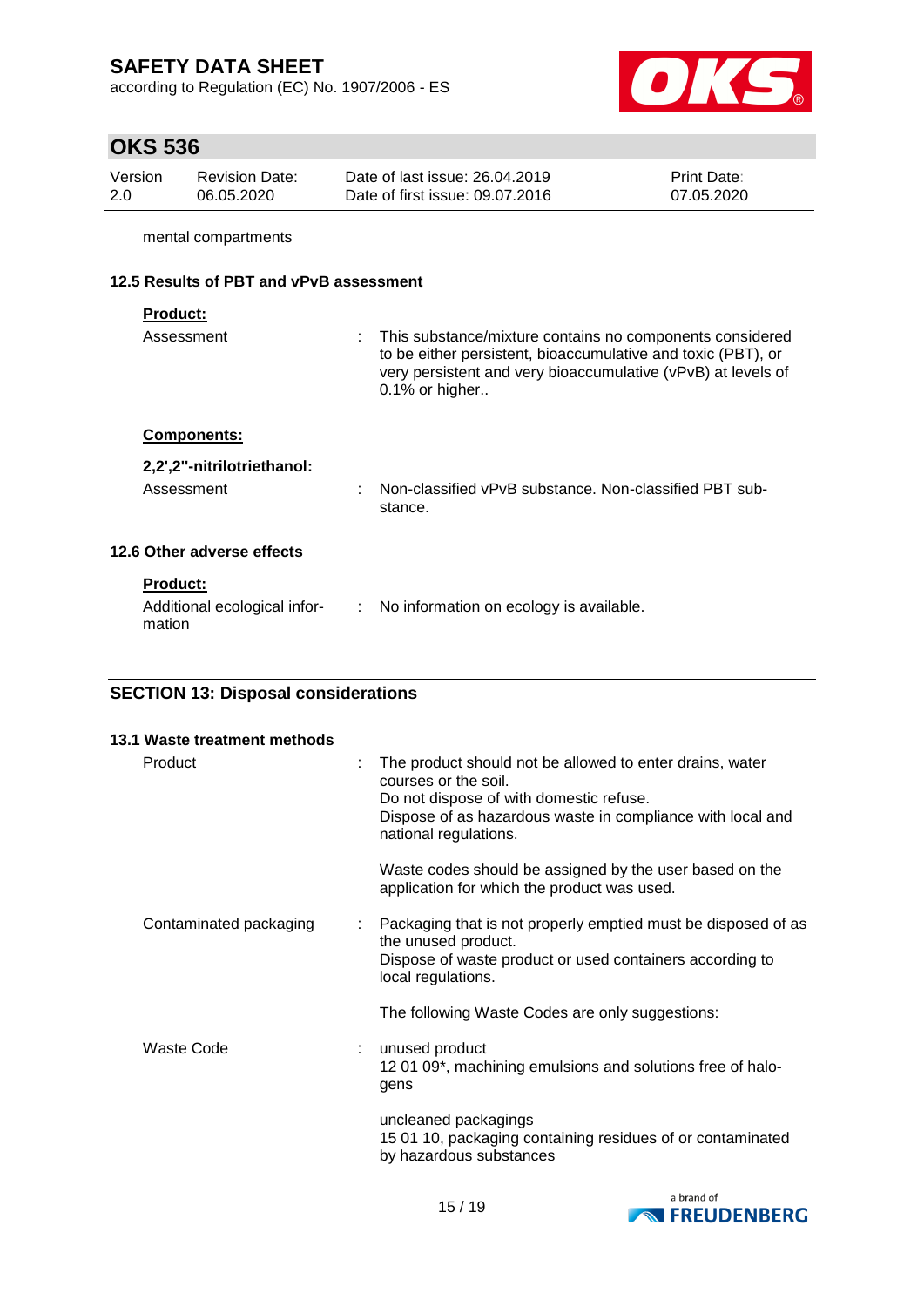according to Regulation (EC) No. 1907/2006 - ES



# **OKS 536**

| Version | <b>Revision Date:</b> | Date |
|---------|-----------------------|------|
| -2.0    | 06.05.2020            | Date |

e of last issue: 26.04.2019 e of first issue: 09.07.2016 Print Date: 07.05.2020

## **SECTION 14: Transport information**

#### **14.1 UN number**

| <b>ADR</b>                                          | Not regulated as a dangerous good                                       |
|-----------------------------------------------------|-------------------------------------------------------------------------|
| <b>IMDG</b>                                         | Not regulated as a dangerous good                                       |
| <b>IATA</b>                                         | Not regulated as a dangerous good                                       |
| 14.2 UN proper shipping name                        |                                                                         |
| <b>ADR</b>                                          | Not regulated as a dangerous good                                       |
| <b>IMDG</b>                                         | Not regulated as a dangerous good                                       |
| <b>IATA</b>                                         | Not regulated as a dangerous good                                       |
| 14.3 Transport hazard class(es)                     |                                                                         |
| <b>ADR</b>                                          | Not regulated as a dangerous good                                       |
| <b>IMDG</b>                                         | Not regulated as a dangerous good                                       |
| <b>IATA</b>                                         | Not regulated as a dangerous good                                       |
| 14.4 Packing group                                  |                                                                         |
| <b>ADR</b>                                          | Not regulated as a dangerous good                                       |
| <b>IMDG</b>                                         | Not regulated as a dangerous good                                       |
| <b>IATA (Cargo)</b>                                 | Not regulated as a dangerous good                                       |
| <b>IATA (Passenger)</b>                             | Not regulated as a dangerous good                                       |
| <b>14.5 Environmental hazards</b>                   |                                                                         |
| <b>ADR</b>                                          | Not regulated as a dangerous good                                       |
| <b>IMDG</b>                                         | Not regulated as a dangerous good                                       |
| <b>IATA (Passenger)</b>                             | Not regulated as a dangerous good                                       |
| <b>IATA (Cargo)</b>                                 | Not regulated as a dangerous good                                       |
| 14.6 Special precautions for user<br>Not applicable |                                                                         |
|                                                     | 14.7 Transport in bulk according to Annex II of Marpol and the IBC Code |
| Remarks                                             | Not applicable for product as supplied.                                 |

## **SECTION 15: Regulatory information**

#### **15.1 Safety, health and environmental regulations/legislation specific for the substance or mixture**

REACH - Candidate List of Substances of Very High : This product does not contain sub-

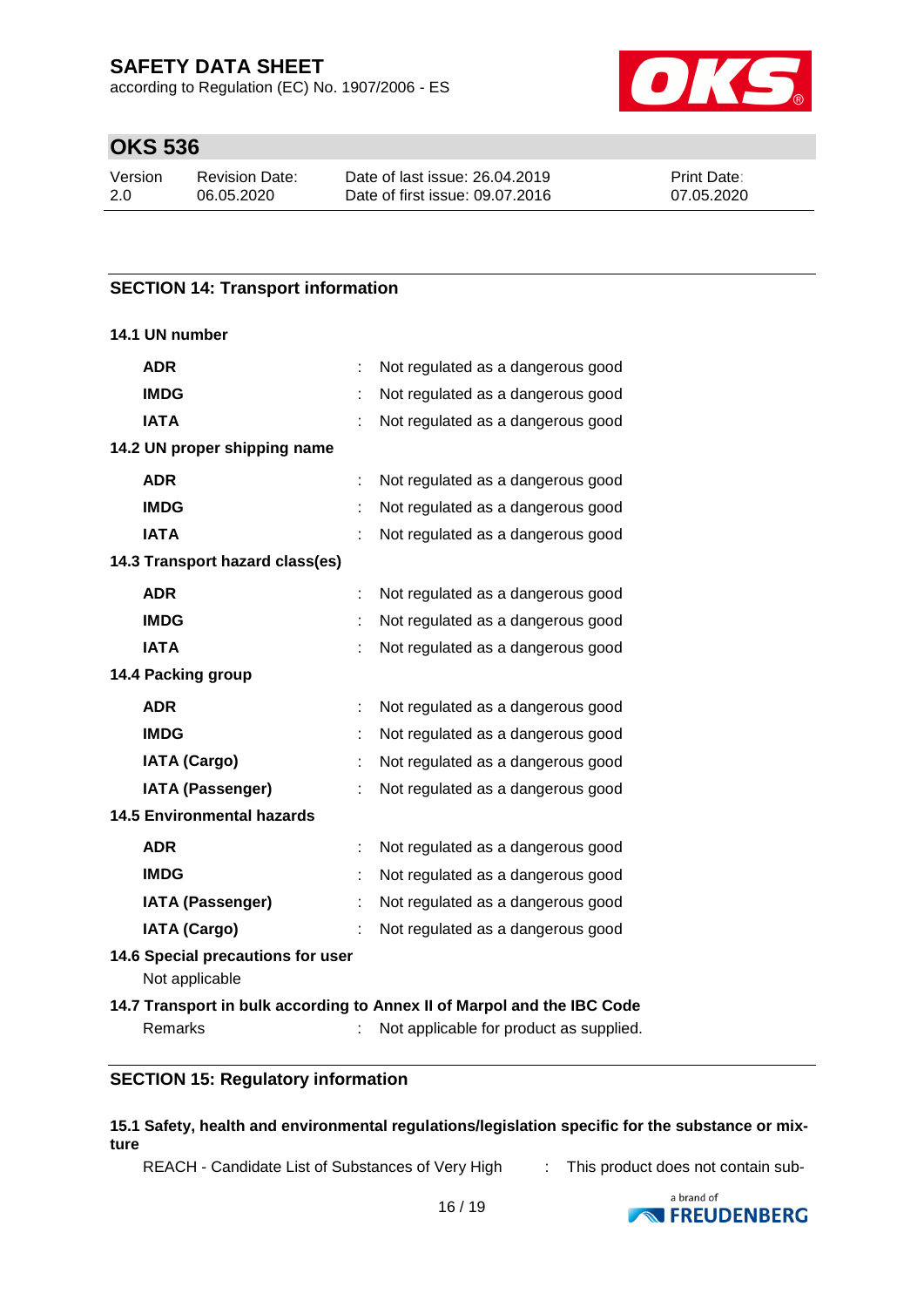according to Regulation (EC) No. 1907/2006 - ES



## **OKS 536**

| Version<br>2.0 |                                                                                                                                                                              | <b>Revision Date:</b><br>06.05.2020                                                                                                                  |   | Date of last issue: 26.04.2019<br>Date of first issue: 09.07.2016 |   | <b>Print Date:</b><br>07.05.2020                                                                                  |
|----------------|------------------------------------------------------------------------------------------------------------------------------------------------------------------------------|------------------------------------------------------------------------------------------------------------------------------------------------------|---|-------------------------------------------------------------------|---|-------------------------------------------------------------------------------------------------------------------|
|                | Concern for Authorisation (Article 59).                                                                                                                                      |                                                                                                                                                      |   |                                                                   |   | stances of very high concern (Regu-<br>lation (EC) No 1907/2006 (REACH),<br>Article 57).                          |
|                | (Annex XIV)                                                                                                                                                                  | REACH - List of substances subject to authorisation                                                                                                  |   |                                                                   |   | Not applicable                                                                                                    |
|                |                                                                                                                                                                              | Regulation (EC) No 1005/2009 on substances that de-<br>plete the ozone layer                                                                         |   |                                                                   | ÷ | Not applicable                                                                                                    |
|                | tants (recast)                                                                                                                                                               |                                                                                                                                                      |   | Regulation (EU) 2019/1021 on persistent organic pollu-            | ÷ | Not applicable                                                                                                    |
|                |                                                                                                                                                                              | Regulation (EC) No 649/2012 of the European Parlia-<br>of dangerous chemicals                                                                        |   | ment and the Council concerning the export and import             |   | Not applicable                                                                                                    |
|                |                                                                                                                                                                              | REACH - Restrictions on the manufacture, placing on<br>the market and use of certain dangerous substances,<br>preparations and articles (Annex XVII) |   |                                                                   |   | Conditions of restriction for the fol-<br>lowing entries should be considered:<br>Number on list 3                |
|                | Seveso III: Directive 2012/18/EU of the European Parliament and of the Council on the control of<br>major-accident hazards involving dangerous substances.<br>Not applicable |                                                                                                                                                      |   |                                                                   |   |                                                                                                                   |
|                |                                                                                                                                                                              | Volatile organic compounds                                                                                                                           | ÷ | Not applicable                                                    |   | Directive 2010/75/EU of 24 November 2010 on industrial<br>emissions (integrated pollution prevention and control) |
|                |                                                                                                                                                                              |                                                                                                                                                      |   |                                                                   |   |                                                                                                                   |

#### **Other regulations:**

Take note of Directive 94/33/EC on the protection of young people at work or stricter national regulations, where applicable.

#### **15.2 Chemical safety assessment**

This information is not available.

## **SECTION 16: Other information**

#### **Full text of H-Statements**

| H301 | Toxic if swallowed.                                     |
|------|---------------------------------------------------------|
| H302 | : Harmful if swallowed.                                 |
| H311 | $\therefore$ Toxic in contact with skin.                |
| H314 | : Causes severe skin burns and eye damage.              |
| H317 | : May cause an allergic skin reaction.                  |
| H318 | : Causes serious eye damage.                            |
| H330 | : Fatal if inhaled.                                     |
| H335 | : May cause respiratory irritation.                     |
| H400 | : Very toxic to aquatic life.                           |
| H410 | : Very toxic to aquatic life with long lasting effects. |
|      |                                                         |

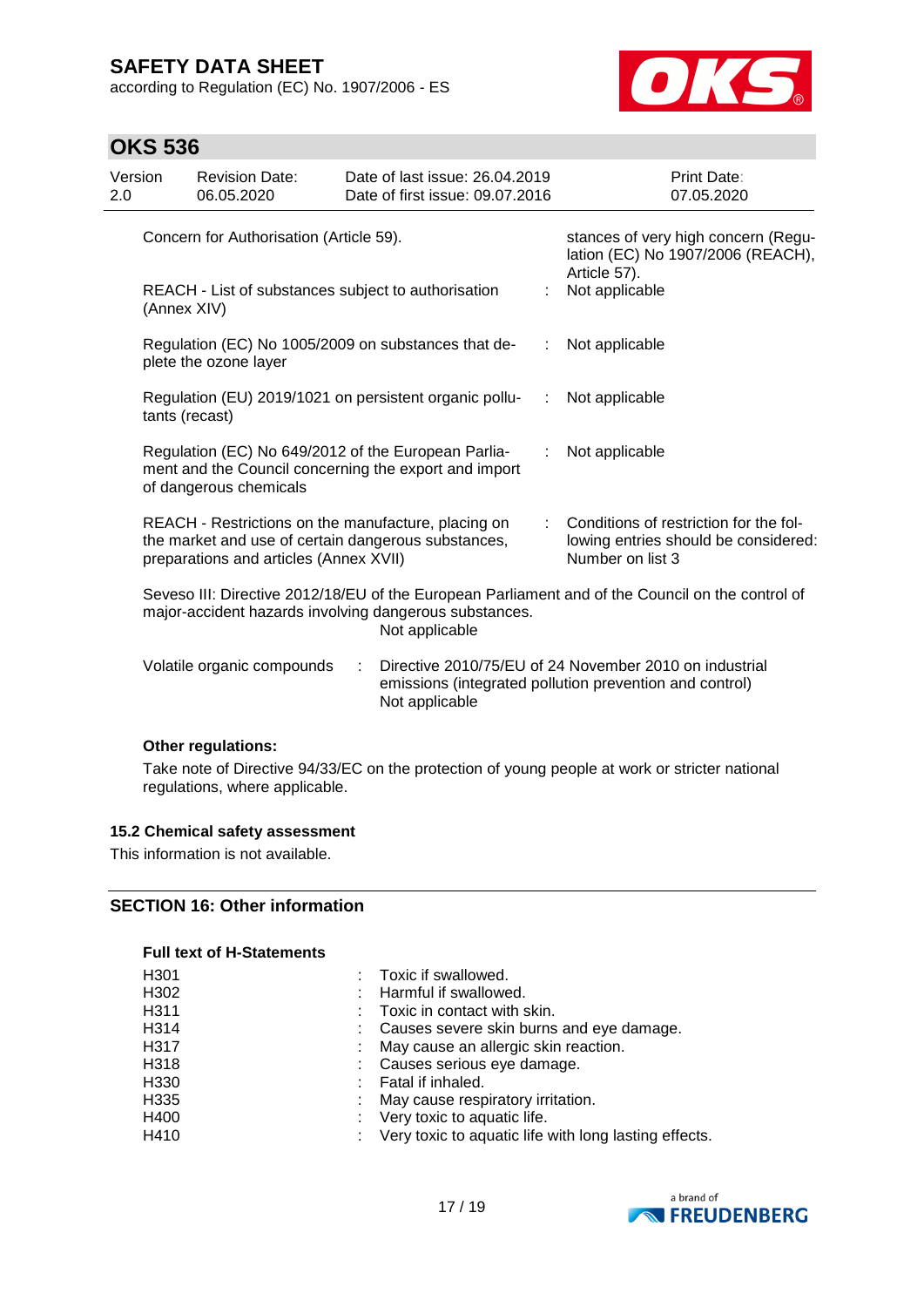according to Regulation (EC) No. 1907/2006 - ES



## **OKS 536**

| Version | <b>Revision Date:</b> |
|---------|-----------------------|
| 2.0     | 06.05.2020            |

Date of last issue: 26.04.2019 Date of first issue: 09.07.2016 Print Date: 07.05.2020

#### **Full text of other abbreviations**

ES VLA : Spain. Environmental Limits for exposure to Chemical agents - Table 1: Occupational Exposure Values ES VLA / VLA-ED : Environmental Daily Limit Value

ADN - European Agreement concerning the International Carriage of Dangerous Goods by Inland Waterways; ADR - European Agreement concerning the International Carriage of Dangerous Goods by Road; AICS - Australian Inventory of Chemical Substances; ASTM - American Society for the Testing of Materials; bw - Body weight; CLP - Classification Labelling Packaging Regulation; Regulation (EC) No 1272/2008; CMR - Carcinogen, Mutagen or Reproductive Toxicant; DIN - Standard of the German Institute for Standardisation; DSL - Domestic Substances List (Canada); ECHA - European Chemicals Agency; EC-Number - European Community number; ECx - Concentration associated with x% response; ELx - Loading rate associated with x% response; EmS - Emergency Schedule; ENCS - Existing and New Chemical Substances (Japan); ErCx - Concentration associated with x% growth rate response; GHS - Globally Harmonized System; GLP - Good Laboratory Practice; IARC - International Agency for Research on Cancer; IATA - International Air Transport Association; IBC - International Code for the Construction and Equipment of Ships carrying Dangerous Chemicals in Bulk; IC50 - Half maximal inhibitory concentration; ICAO - International Civil Aviation Organization; IECSC - Inventory of Existing Chemical Substances in China; IMDG - International Maritime Dangerous Goods; IMO - International Maritime Organization; ISHL - Industrial Safety and Health Law (Japan); ISO - International Organisation for Standardization; KECI - Korea Existing Chemicals Inventory; LC50 - Lethal Concentration to 50 % of a test population; LD50 - Lethal Dose to 50% of a test population (Median Lethal Dose); MARPOL - International Convention for the Prevention of Pollution from Ships; n.o.s. - Not Otherwise Specified; NO(A)EC - No Observed (Adverse) Effect Concentration; NO(A)EL - No Observed (Adverse) Effect Level; NOELR - No Observable Effect Loading Rate; NZIoC - New Zealand Inventory of Chemicals; OECD - Organization for Economic Co-operation and Development; OPPTS - Office of Chemical Safety and Pollution Prevention; PBT - Persistent, Bioaccumulative and Toxic substance; PICCS - Philippines Inventory of Chemicals and Chemical Substances; (Q)SAR - (Quantitative) Structure Activity Relationship; REACH - Regulation (EC) No 1907/2006 of the European Parliament and of the Council concerning the Registration, Evaluation, Authorisation and Restriction of Chemicals; RID - Regulations concerning the International Carriage of Dangerous Goods by Rail; SADT - Self-Accelerating Decomposition Temperature; SDS - Safety Data Sheet; SVHC - Substance of Very High Concern; TCSI - Taiwan Chemical Substance Inventory; TRGS - Technical Rule for Hazardous Substances; TSCA - Toxic Substances Control Act (United States); UN - United Nations; vPvB - Very Persistent and Very Bioaccumulative

#### **Further information**

| <b>Classification of the mixture:</b> | <b>Classification procedure:</b> |                    |
|---------------------------------------|----------------------------------|--------------------|
| <b>Skin Sens. 1</b>                   | <b>H317</b>                      | Calculation method |

This safety data sheet applies only to products as originally packed and labelled. The information contained therein may not be reproduced or modified without our express written permission. Any forwarding of this document is only permitted to the extent required by law. Any further, in particular public, dissemination of the safety data sheet (e.g. as a document for download from the In-